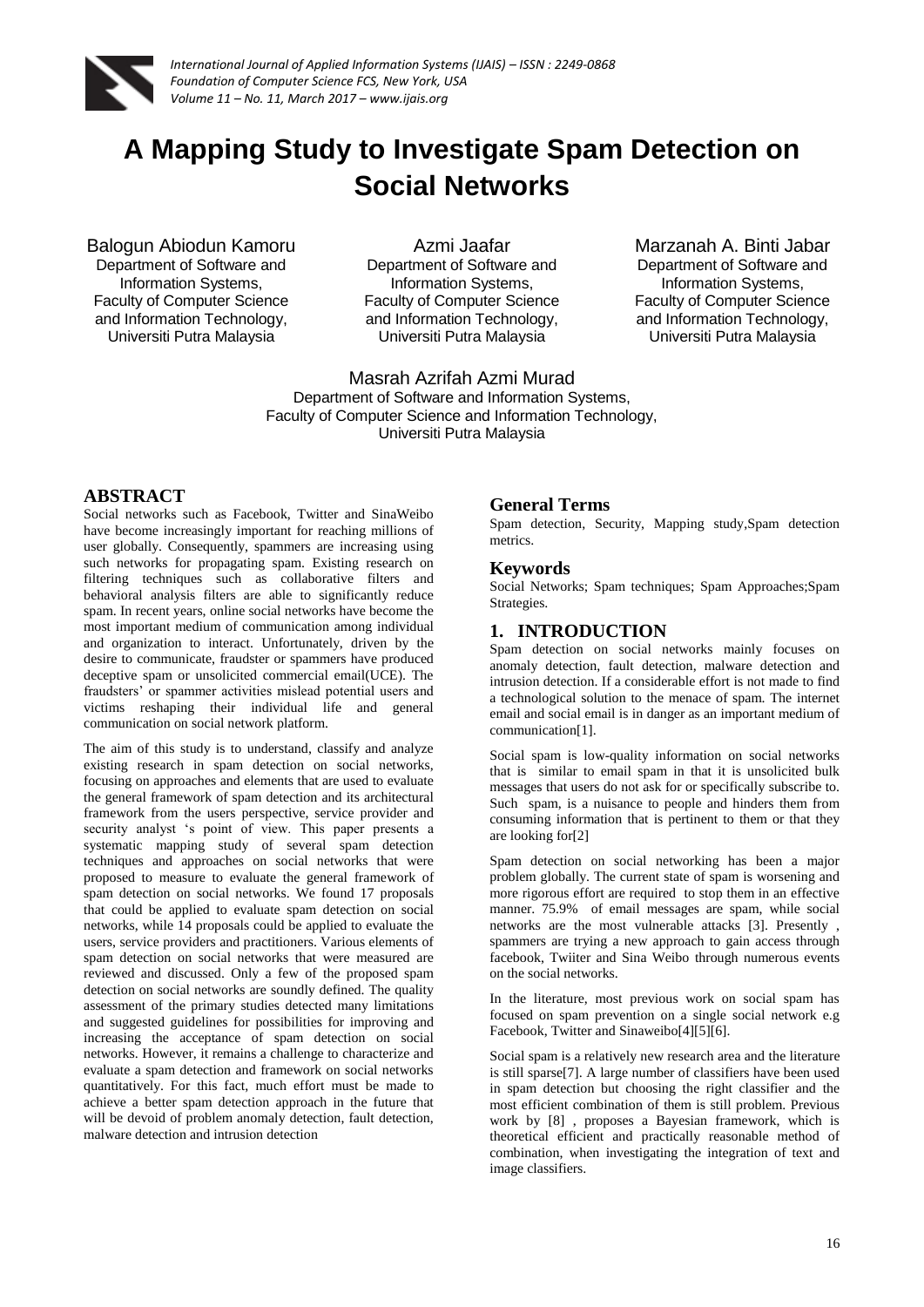

[9], there are limited studies on spam detection. Problem of effective, efficiency and accuracy in spam detection on social networks and email generally, they try to provide survey and algorithms method to solve the problem pose by the threat. In 2015, it was estimated that approximately one seventh of English web pages were spam [10], one consultancy estimated that Russian Spammers earned roughly US\$2-3 million per year.

With the recent survey, it shows that social spam is about 355% [11],there are many problem of spam detection and spam filtering are ineffective with lots of content and behavior feature. Millions of users and waste invaluable resources and have been burden to email system[12]. Twitter is still growing with 25 million active users while Facebook is about 130 million active users daily[72], while Sina Weibo has about 500 million users[32]. Annual report published by the crime complain Centre shows that there is high rate of spam on email and social media [28]

The work described in this paper not only extends and updates the previous reviews [2][9][18] provides goal of supporting and directing future research. Our review differs from previous that represent the literature in the spam detection on social networks with quality evaluations with respect to the following elements:

- **Different goal**. The main aim of this review is to understand, classify and analyze the existing spam detection on social networks for measuring the quality of spam detection on social networks and its architectural framework, to direct and support future research, while other reviews [9] [2][7], [74] and [33] aim mainly at provide an overview of quality measure and evaluations. Certainly a difference in goals leads to a different focus.
- **Different scope and review perspective.** Spam detection on social networks involve not only the defining the novel approaches uses, algorithm methods used, statistic method use or classification for quality attributes but also the extent to which they are empirically validated. In this paper, our review is focused on spam detection on social networks. The reviews in [3]. [74] [7] covers a wider scope for spammers on social networks and victims. [69] talk about spam filtering to address different web services on social networks. [16][22] proposed and implement text classification using wikipaedia based co-clustering classification algorithm.
- **Systematic mapping review and more comprehensive approach.** We based our review on a systematic mapping review, which led to the identification of 36 studies. The review in [9] is based on only 3 articles, and that in [7] is based on only 4 articles. The review in [2] and [74] is based on 9 articles.[18] it is difficult to determine how many primary studies contributed to their study. None of the previous reviews present a systematic mapping review. Compared to a traditional literature review , a systematic review has advantages: a well-defined methodology that reduces bias and wider context that allow general conclusion [74]

 **Classification of studies**. We classify the identified with respect to the scope and spam detection review [9], the study context [23]. studies done in [44], [49] and [15] have used dataset of fake reviews and future research on improve the accuracy of detection systems. [2] proposed a framework to help users to decide whether a review is spam. It gives 5 criteria for review: rating consistency, questions in review, all capital letters review, comparative sentences, link spamming. [35] claimed that their method performed well with a high level of accuracy (for some criteria, more than 98%). In terms of detecting intelligent spam reviews, which are very common in opinion sharing websites, many aspect were not considered in the study. The systematic mapping review method has allowed us to identify the relationship between the researchers and the practitioners, to assess the current state of spam detection o social networks in the context of spam detection system and to identify areas that need improvement by outlining the limitation of current research. We believe that the results that are obtained from this mapping study are important for the community of researchers who want to know the gaps in the literature and who want to understand topics that have been researched. This review will also be useful for practitioners as an indication of maturity in the selection of spam detection and to remain up-to-date with the state-of-the-art. In addition, new and enhanced spam detection framework can be proposed on the research that already been performed in this area of research.

This paper is organized as follows: Section 2 discusses Spam detection Concept and Framework. Section 3 describes the methodology. Section 4 provides in more details the results of our research questions. Section 5 discusses and analyzes the results. Section 6 concludes the paper and identifies future trends.

#### 1**. Spam detection concept and framework from the perspective of defining Spam detection on social networks**

Several definition of spam detection are given [9], [33],[7],[74]; each of definitions states different characteristics for the framework of spam detection on spam detection.

The social-spam detection framework can be split into three main components. Figure 1 shows an overview of the system and we provide a brief explanation for each part here:

- 1) Mapping and Assembly: Mapping techniques are used to convert a social network specific object into a framework defined standard model for the object e.g Profile, model, message model or webpage model. If associated objects can be fetched based on this object, it is assembled here;
- 2) Pre-filtering: Fast-path techniques e.g blacklists, hashing, and similarity matching are used to check incoming objects against known spam objects;
- 3) Classification : supervised machine learning techniques are used to classify the incoming object and associated objects. [39] Proposed the use of Bayesian technique to combine the classification results into spam or non spam.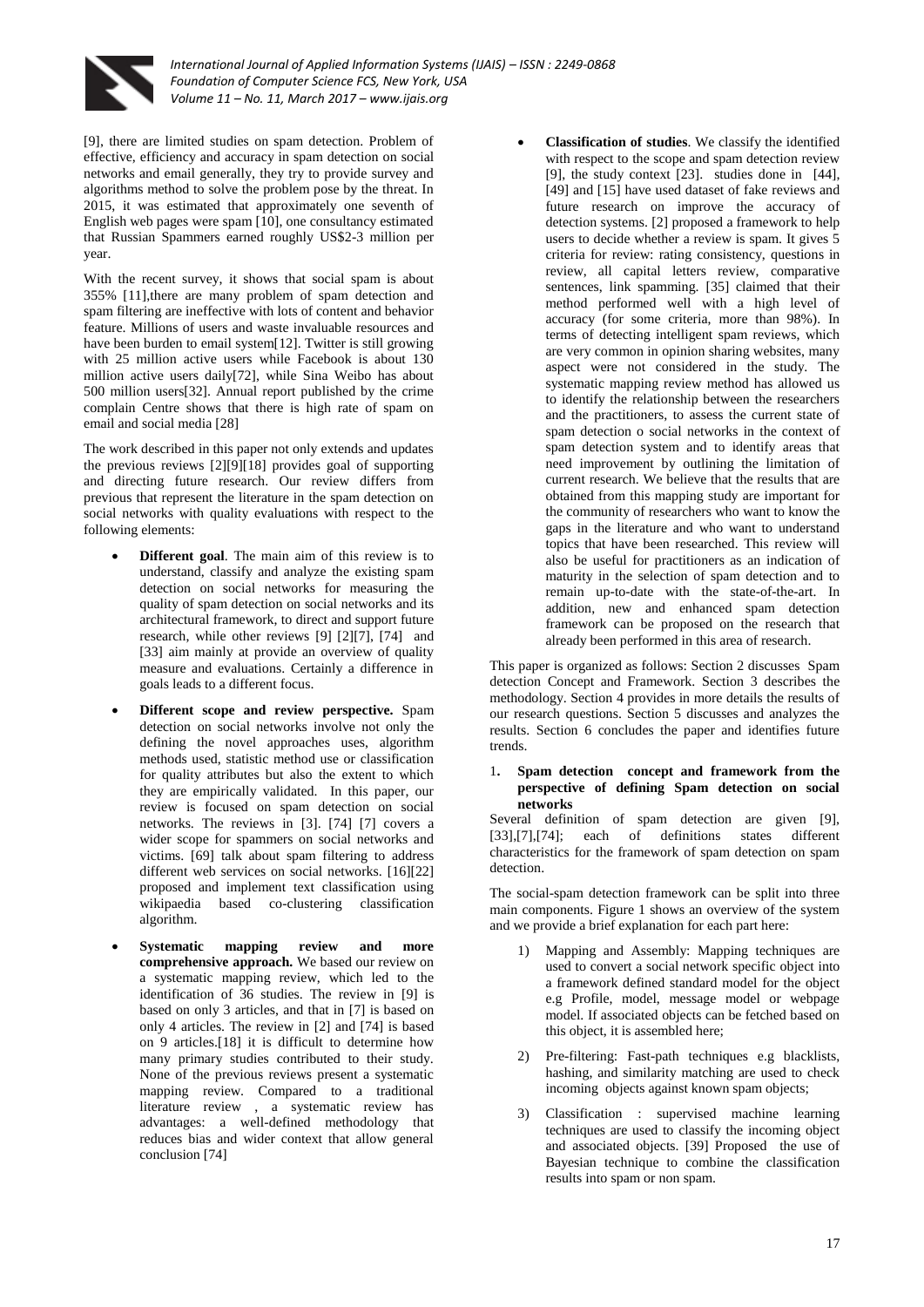

As we mention earlier, the perspective by which the spam detection framework can be analyzed and classified based on the previous literature reviews. With the rise of social networks as an important medium of communication, spammers have increasingly targeted social networks with spam [12], In most social networks, spammers can send spam

to other users in a number of ways, such as messages, friend requests, wall posts, tweets, weibo tag and profiles. In most cases spammers can also include links to a website where the user will take another



**Figure 1: Architectural Overview of the spam detection framework (D.Irani, et al,2011)**

Facebook, Twitter, Sina weibo, and other major social networks employ dozens of people fight on their network(Wang et al,2011). Most of these social networks use collaborative filtering (where users report objects that are spam and behavioral analysis (where logs of interactions are

used to detect spamming patterns) to detect spam on their network. Such dynamic methods may be eventually able to detect social spam, but require a non-trivial amount of lag time to accumulate sufficient evidence.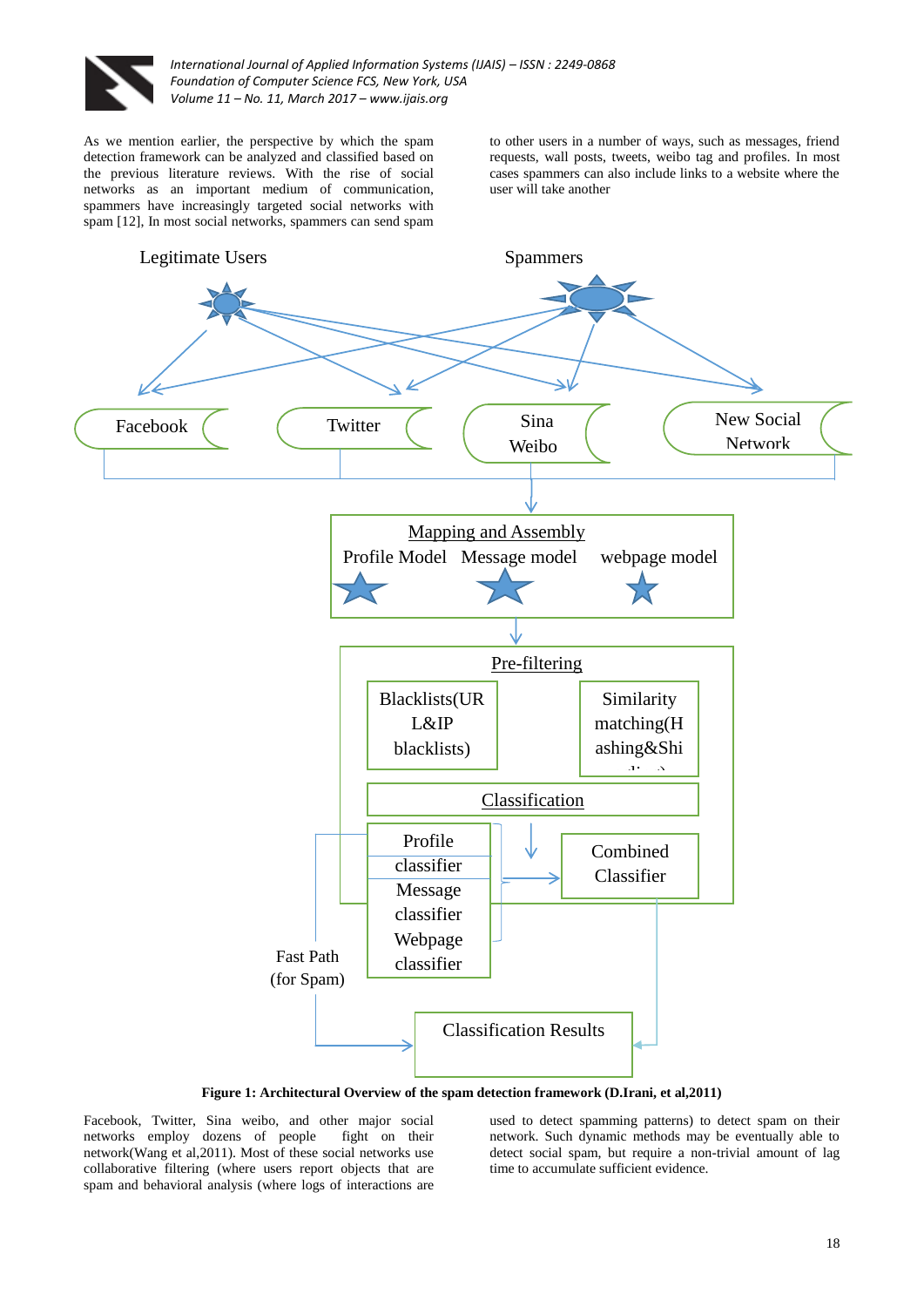

Social networks will also employ classification based techniques which use labelled training data to find similar occurrence of spam on the social network. Due to the evolving nature of spam [8][17], these classification based technique need to be retrained and adapted to newer spam[68].

Although techniques to propagate spam may vary from one social network to another, due to specific of each social network, anecdotal evidence suggests that spam generally fall into the category of pharmaceutical, pornographic, phishing, stocks, and business promotion campaigns.

In this paper, we visualize spam detection concept and framework from the perspective of spammers and the victim of the spam in respect to service providers and stake holder on social network. Fig 1 provides a simplified architectural overview of the spam detection framework on social media platform. There is legitimate users and spammers which compose of Facebook, Twitter and Sina weibo and the new social networks. There are 3 component parts, mapping and assembly, pre-filtering and classification. In each component e.g mapping and assembly has profile model, message model and webpage model, pre-filtering e.g blacklists and similarity matching, classification e.g profile classifier, message classifier and web page classifier. Therefore, for a better understanding of the overview of the spam detection framework, we further refine the existing literature review on spam detection on social network. This strategy will provide a clear picture of the spam detection framework on social network.

# **2. SOCIAL-SPAM DETECTION FRAMEWORK**

- a) An overview of the framework is shown in figure 1 and we present three main parts in the following subsections.
- a. Mapping and Assembly: to build a framework that is social network agnostic, we have to create a standard model for objects within the social network. We defined a model of an object as a schema containing the most common attributes of the object across social networks. Once a model is defined, we need to map incoming objects from social networking into objects of the model.
- b. Models: our framework defines three models representing the most important objects in social networks, namely: profile model, message model and webpage model. We omit other models as they are not required to demonstrate the feasibility of the framework Wang et al(2011).
- c. Classification: from previous scholars work, we identify they use classification and classifiers, one classifier for each model and use different types of supervised machine learning classifier, including standard algorithms such as naïve Bayes[19], support machine vector SVM [5] and LogitBoost [75]. After the classifier for each model involved return a decision, it is passed on to the combiner. There are four different combination strategies available for us to adapt in our framework: AND strategy, OR strategy, majority voting strategy and Bayesian strategy. AND strategy classifies an object as spam if all classifier, for each model, classifies it as spam. Bayesian strategy is a slightly modified version of a strategy from previous research on creating an anti-

spam filter combination framework for text-and image email [8].

#### *2.1.1. Data in spam detection*

There are number of data and features pertaining to a review that can be used in techniques to detect if the review is spam. These data and features are categorized into three predominant types in [9].

- i. Content of review: the text of a review is called the content of the review. The content of each review is the first thing to be considered in spam detection practice. Content of a review are significant in spam detection, the techniques based on them are not sufficiently comprehensive to detect all types of fake reviews.
- ii. Meta-data of review: information about the review besides its actual content is called meta-data e.g,. the reviewer's identity, the geo-location of the reviewer's computer and its MAC and IP addresses. Through analyzing these types of data.
- iii. Information about the product: information about a product is useful in spam detection such as, the product description. Furthermore, we can classify the data as public and site-private. Public data can be extracted from review websites. Private data refer to data that are not publicly available in the review websites.

### *2.1.2. Spammer detection techniques*

Because the primary artifact in detecting a spam review is the review itself, several researchers have studied this problem by focusing on review, limited studies have been conducted in the area of detecting spammers.

A number of researchers assume that spammers usually allocate a specific time interval to post spam reviews, and uses this assumption to help detect spammers [44] ,[28]. spam attacks on social network are prominent on social platforms. Algorithm were mostly used in spam detection review: a Bayes change point detection algorithm to fit curves using time series, a template matching algorithm on the result of the previous algorithm to find burst patterns and sliding window to detect blocks in time series matched with a joint burst in all dimensions of the time series approaches.

#### *2.1.3. Detection techniques for group spammers*

Occasionally, spamming activities can be considered group spamming event; manufacturers may employ multiple spammers to do a job because of their ability to dominate all aspects, features and sentiments for a product or brand. A group of spammers could be formed [14]

# *2.1.4. Motivations of social spam*

The first step toward analyzing and classifying spam detection on social network, the effective measure to detect and combat social spam is an understanding of the motivation behind. Based on our experience as well judging from past history of spam in other contexts, we argue that the most threatening motivation is financial gain. How can someone make money by abusing social network system? This question has not yet been thoroughly explored. The spammer probably make money when users visits Facebook, Twitter and Sina weibo, and therefore the spammer needs to attract the users to the site. Social spam is a cheap way to attract users. Others methods include email spam, search engine manipulation, and placing ads. The first is more expensive because there is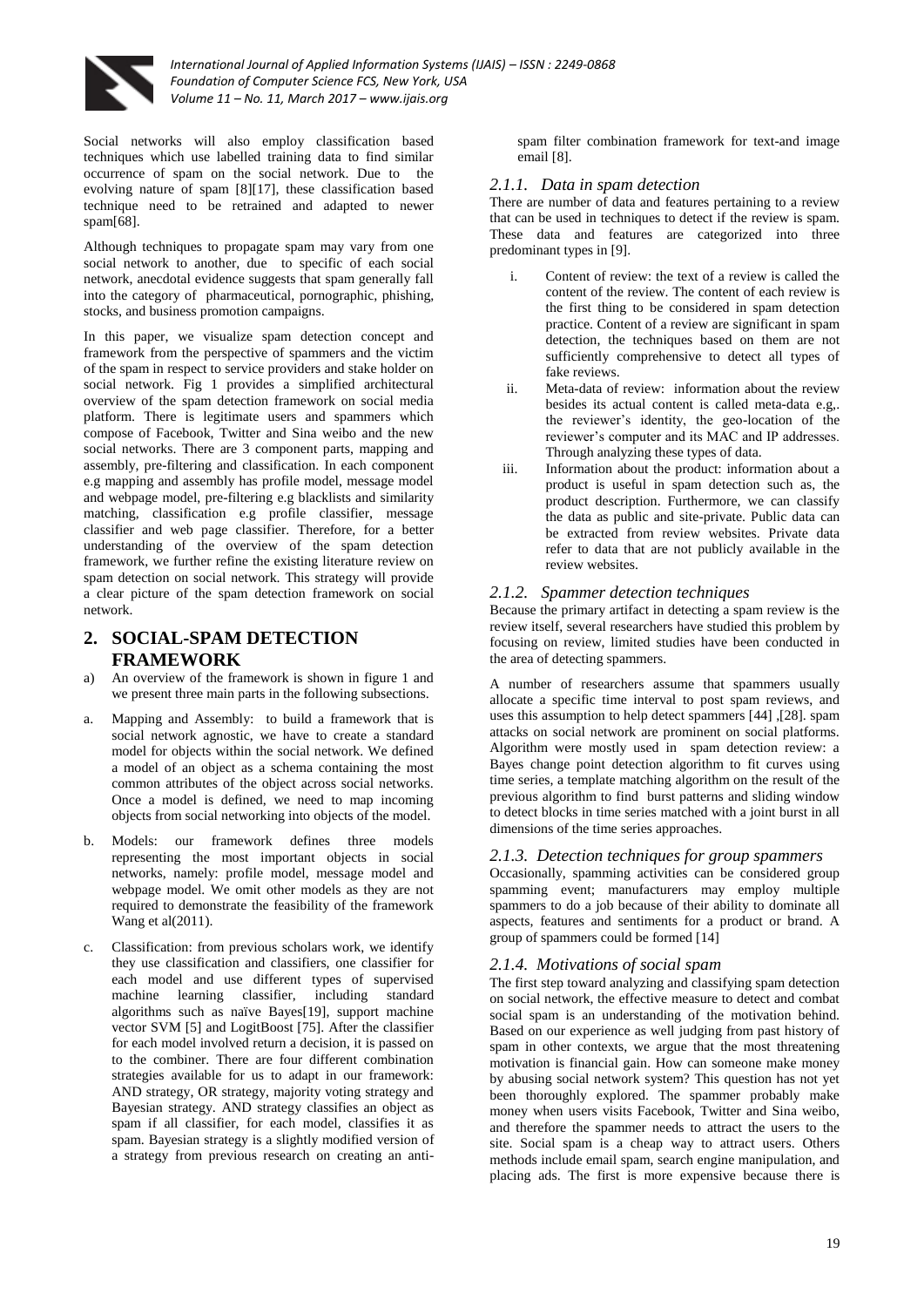

already an infrastructure in place against email spam: filters, black lists, and so on. Search manipulation is more expensive because search engines have a financial interest in preventing rank manipulation, and thus invest in spam detection algorithms. Finally, advertising has obvious monetary and disclosure costs. Social network are therefore a target of opportunity; an abuser can submit many spam annotations effectively, efficiently, cheaply and anonymously.

It is important at this point to briefly discuss the relationship between social spam and click fraud. Advertising networks and keyword tools are legitimate when used as intended. If a user tags with helpful keywords a legitimate site containing ads, this is not a case of spam. We consider social spam only those abusive uses of social network in which misleading tags are used, and fraudulent or malicious site is tagged or link.

#### *2.1.5. Features of spam detection*

The first issue to address spam detection on social network is class of objects should be seen as potential candidates for spam labelling. Spam can be injected to social networks at different levels. The traditional view is to classify pages or site as spam based on their content, that is, resources that users of the system perceive as non relevant or " Junk". The problem with this perspective is its subjectivity: what is spam to one person can be interesting to another. Secondly, we can focus on spam posts, i.e., on malicious associations between resources and tags. Finally, one can look at user accounts created with the goal of injecting foreign content into the system. Such accounts may or may not mix with legitimate content with spam, in order to mask spamming activity. Flagging users as spammers is the approach taken by some social networks regarding spam detection, such as BibSonomy. This approach is intuitive and easy from an administrator's point of view [33].

# **3. RESEARCH METHOD**

# **3.1 Protocol development**

This paper presents a systematic mapping study of spam detection framework and analysis based on guidelines that were proposed by [76], [28]. We started by reviewing of the existing systematic literature [10]; [12];[11];[71]; [69];[26]; we concentrated on developing a protocol for a systematic mapping study that has addressed questions that are related to the spam detection framework on 3 different social networks platform [77],[76], [2][8][9]. In the following sections, we will detail each process that we use.

#### **3.2. Research questions and motivation**

The following research questions have been addressed.

**RQ 1**. Are the performance measure for spam detection framework and Overview or are they based on individual or general social network platform or just 3 platform like Facebook ,Twitter and Sina weibo. It is important to ask, who is harmed by spammers who generate fake content? The advertiser gains, because real users click on ads and thus visit the advertiser's page, which is desired outcome [22]. [8] claimed that using anti filter combination framework for text and image email for incremental learning on social network for spam detection. To addressed this question, we investigated and classified existing research on spam detection to whether a performance measurement was

performed on spam detection framework on social network; we describe the investigation in Section 5.2.

**RQ 2**. Which elements of spam detection are being measured? How were these elements defined and validated? How these elements have affect each social platform like Facebook, Twitter and Sina weibo. We will discuss this question in Section 5.3 based on architectural overview of spam detection with respect to the number of issues, as follows:

- The danger of an ambiguous definition of elements can make it difficult for the spam detection to get metrics data reliably and could lead to an incorrect interpretation of the metric values.
- Whether the elements being measured are visible to spam detection developers.
- Whether the spam detection definition and formulation are validated.
- Limitation that restrict the practical use of performance measurement on spam detection [33]

RQ 3. Are the limitations of the current research? The aim of this question is to identify any gaps in the current research, to suggest areas for future research. We will discuss this question in Section 5.4 with respect to the limitations that were identified by this mapping study.

#### **3.3. Search process**

To determine how many primary studies relate to these research questions, we conducted an automated search to collect papers on spam detection on social network. The results obtained are shown in fig.2.

In step 1, based on our experience and the terms used in [9]. [74]. [77], and [8], we identify the following search strings:

- Measure OR metric OR quality OR evaluation OR attribute,
- 2. Spam detection AND Framework,
- 3. Spam mechanism elements and Overview,
- 4. Social network AND spam detection review.

To make the search comprehensive and precise, an expert librarian was consulted. All of the possible combinations of these identified search strings were tested in the following databases: ACM Digital Library, IEEE Explore, Springer Link, Scopus, Sciencedirect, Elsevier, Microsoft academic research and Google scholar. These databases were selected because they are accessible to our library.

In step 2, a quick review of the title resulted in 455 papers that looked relevant to spam detection in general (email and social network). Step 2 was planned to ensure that any important articles are not missed. For ease of access during review. In step3, a more detailed review of the title, keywords and abstract using the exclusion and inclusion criteria defined in Section 3.4 was performed. Basically, only studies about the evaluation and metrics of spam detection on social network were selected.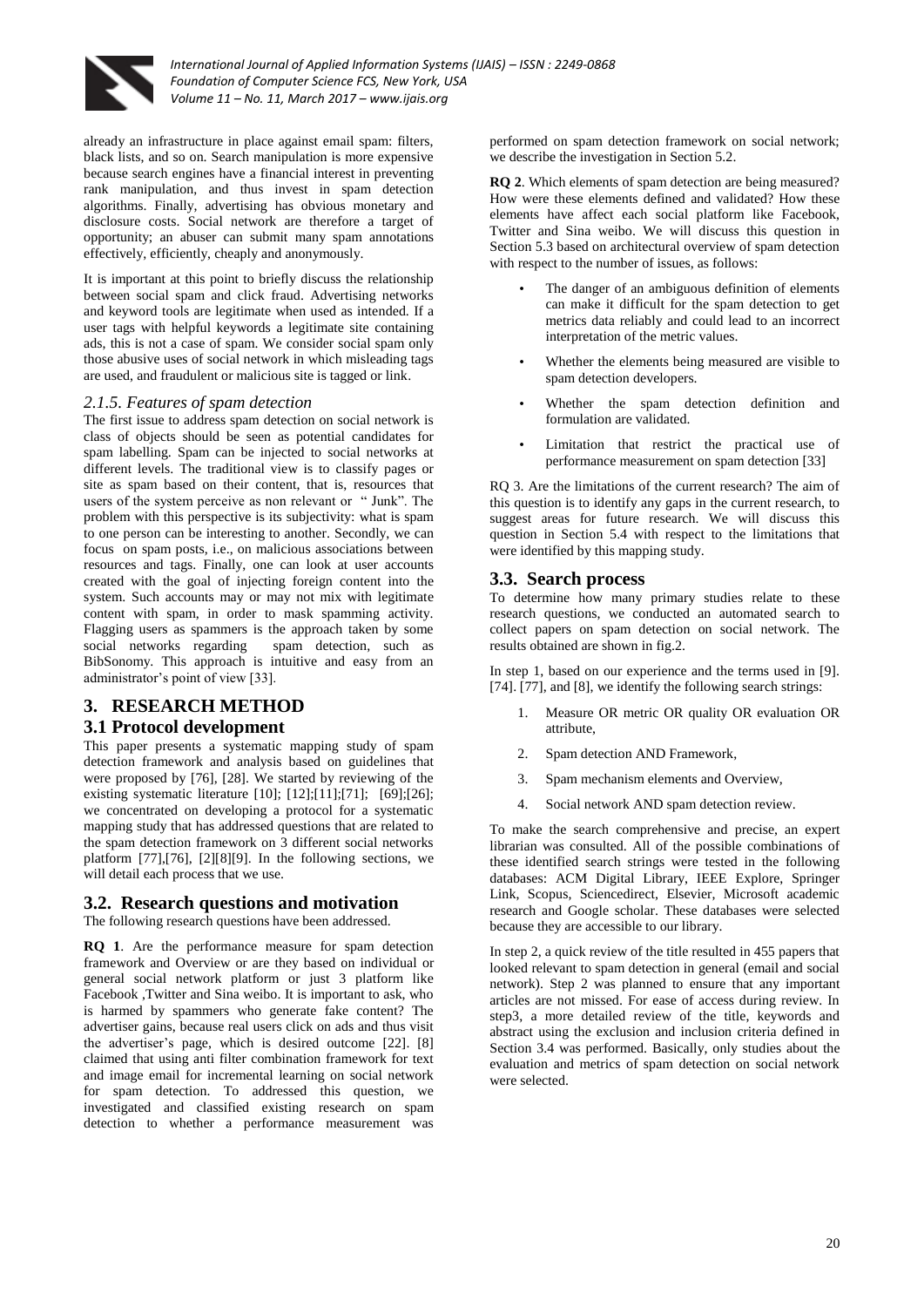



#### **Fig.2. steps of the search strategy ( Heydari.Atefeh, et al;2015)**

Then , the reference lists containing the primary studies identified in the first step were searched manually. This step resulted in a list of 36 papers. A total of 31 of the 36 studies were primary studies, while five were secondary studies. Other researchers [23[67][50] and [44]used similar search approach.

#### **3.4. Inclusion and exclusion criteria**

With the respect to the research questions that are addressed in this paper, we excluded the following:

- (a) In step 2. Irrelevant studies or papers that lie outside the field of spam detection on email.
- (b) In step 3:
	- The studies that are related to email and other platforms on spam detection.
	- The studies on process spam detection.
	- Duplicate publications of the same study in different journal, articles or publishers. This step is necessary because SCOPUS indexes IEEE,ACM and Elsevier publications.
	- Implementation performance measure on spam detection one mail. dendritic cell algorithms for mobile phone spam filtering [39] [21]and spamming the internet of things: A possibility and probable solution [45]. As such, it cannot be claimed to be spam detection on social network.

In contrast, papers on the following topics were included:

- Both Spam detection and social network were included.
- Specifically, we focus on the spam detection reviews on social network specifically on Facebook, twitter and sina weibo that were proposed to evaluate the internal and external quality elements.
- Papers published before 2002 till date.

# **3.5. Quality Assessment Questions (QAQ) of primary studies**

It is not essential to include an assessment of quality in mapping studies, as discussed in Heydari et al.(2015). However, in this study, the goal of the quality evaluation is to assess whether the proposed spam detection are meaningful, and the findings that were presented well would be of use practitioners. While the research questions (RQ) aim to characterize each spam detection on social network according to the basic principles of spam detection and the representation of performance measure of spam review generally, the QAQs are an attempt to provide a brief overview of the proposal and to measure the quality of the reporting of a study's concept, aims, context, data collection and analysis. Taken together, these QAQ could represent the concerns of the researchers and practitioners of the spam detection. Therefore, the importance of such QAQs is not only to improve the quality of on-going studies but also to encourage researchers to assess their proposal before submitting it for publication. To address our goal, we used the following questions: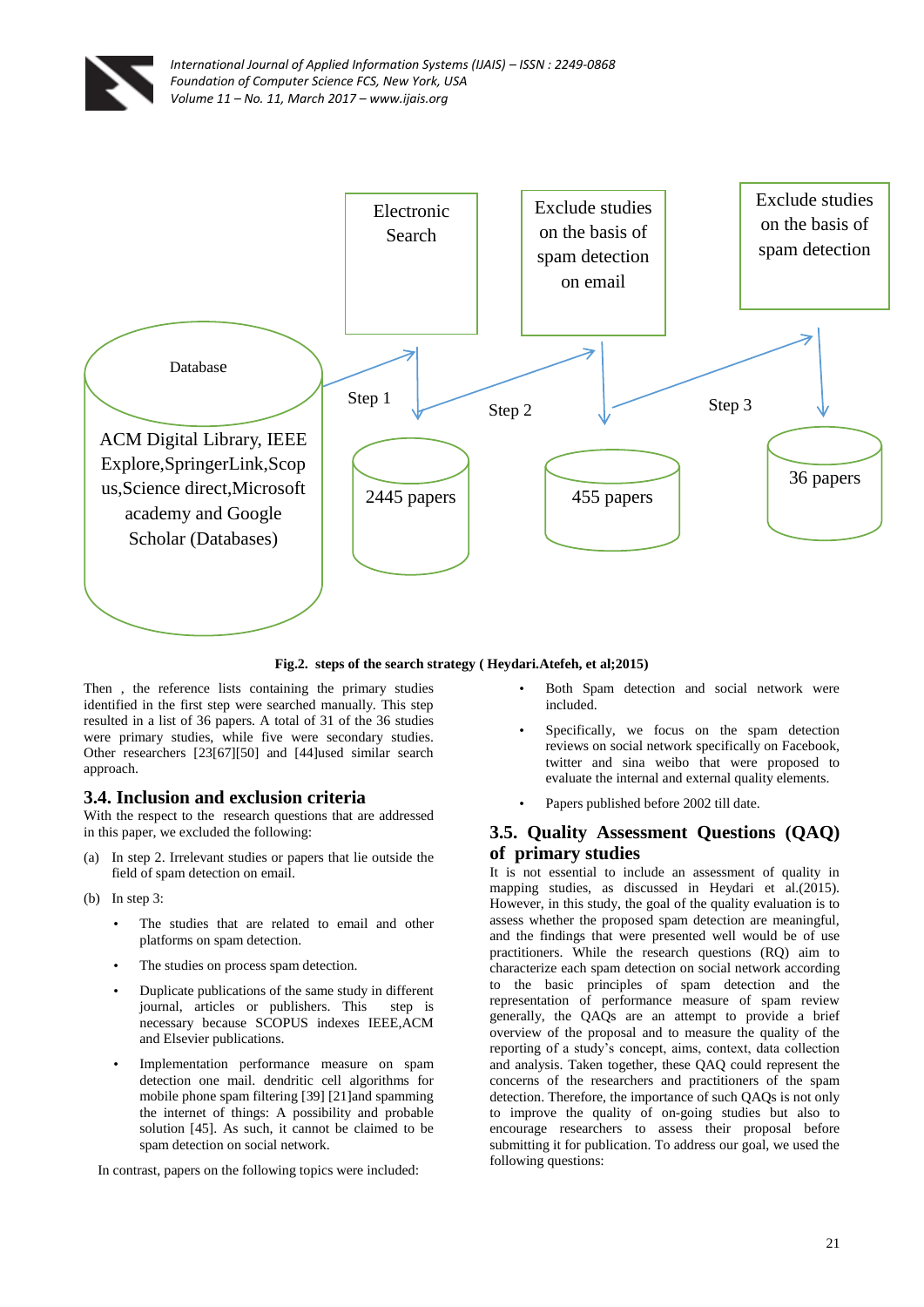

QAQ 1. Did the authors justify the need for spam detection or state what the problem the spam detection on social network are intended to solve and provide a clear statement of the aims of the proposal?

QAQ 2. Did the authors appropriately present a research design to address the aims of spam detection with respect to the underlying framework for the elements in social network.

QAQ 3. Did the authors provide a specific hypothesis to be tested, state it clearly prior to defining the spam detection and discuss the theory from which it is derived? Without an underlying theory and a shallow hypothesis, we cannot understand the spam detection. Consequently, we use inconsistent approaches and obtain inconsistent results. A good example of a defining hypothesis from a theory can be found in [28].

QAQ 4. Did the authors provide a clear unambiguous definition of spam detection and explain how performance measure could be use to validate social network? The clear definition of the element, attributes and the metrics are more consistent and very important [8].

QAQ 5. Did the authors clearly identify who the performance measure on spam detection is? It is pertinent important to identify the spammer and the victims on social networks. The victim are the users of the Facebook, Twitter and Sina weibo. While the service provider has it own share of the exploit too.

QAQ 6. Did the authors specify the context in which spam detection would be used on social network like Facebook. Twitter and Sina weibo? For example did they specify the point in which the spam detection are more dangerous to the users, it is difficult to understand and apply performance measure if the context of a study is not fully defined. For example, for the context of social spam detection, see [33].

QAQ 7. Did the authors explain how the spam detection on social network could be gathered? For example, did they explain the appropriate data collection tool and how the spam detection values could be interpreted [77], provided a good discussion of many problems with data collection. Without a clear data collection template.

QAQ 8. Did the authors identify any pre-conditions that must be met, of constraints/limitations that are related to spam detection on social network or how the validity is assured ? For example are they appropriate only to identify the limitations on social networks and email while examining the classification and categorization of the spam detection. [2]; [29], and researcher may want to replicate the studies in different contexts.

**Table 1: The answers scored criteria**

| The answer                                                              | ordinal scale of<br>the answers |
|-------------------------------------------------------------------------|---------------------------------|
| The answers are explicitly written in the Yes<br>primary study          |                                 |
| The answers can be mostly inferred from Mostly<br>the primary study     |                                 |
| The answers can be somewhat inferred Somewhat<br>from the primary study |                                 |
| The answers are undetectable in the<br>primary study or unknown         | - No                            |

**Table 2: Summary of primary studies: an overview of the approaches/methodology that were followed to develop the spam detection metrics and framework.**

| Approach                                       | Meaning of the approach                                                                                                                                                                                                                  |
|------------------------------------------------|------------------------------------------------------------------------------------------------------------------------------------------------------------------------------------------------------------------------------------------|
| Best-effort<br>approach                        | paper that attempts to measure<br>and<br>identify malicious Spam activities on<br>Facebook, Twitter and Sina weibo which<br>is complex in nature                                                                                         |
| Weka classifiers<br>approach                   | paper that attempts to<br>the<br>measure<br>algorithm Model<br>various<br>that<br>are<br>elements of spam detection to Precision,<br>accuracy based on the fraction of users<br>and<br>activities<br>spammers<br>social<br>on<br>network |
| Spam detection<br>techniques<br>approach       | paper that attempts the techniques for<br>detections of Spam on social network<br>that is based on specific Model and<br>quality.                                                                                                        |
| Statistical and<br>unstatistical<br>approach   | paper that attempts<br>analyze<br>to<br>discriminative Properties,<br>identified<br>features like algorithm Classification,<br>limited to spam profile.                                                                                  |
| Text mining and<br>corpus analysis<br>approach | the<br>paper that attempts to discuss<br>evaluation with Empirical analysis of<br>spam detection on social Network                                                                                                                       |
| Others                                         | discuss<br>paper that attempts to<br>the<br>requirement for spam detection metrics<br>and framework. No actual Performance<br>measurement that are proposed. Instead<br>the paper measured through framework                             |

The questions from QAQ1 to QAQ 8 were answered on an ordinal scale, as shown in Table 1.

#### **3.6. Data extraction**

The candidate studies were collected, and all of the data that is related to the research questions and the broader aims of this study were extracted. The information that was extracted from each primary study included the following:

- 1. Whether the proposal applies to users and spammer of spam detection on social network.
- 2. Spam detection context: to state the goal of the paper, the spam detection elements that are measured and how the authors defined the architectural framework.
- 3. Spam detection framework on social network.
- 4. Approach to the evaluation of spam detection on social network (see Table 3 and 4).
- 5. Spam detection keywords and acronyms.
- 6. Spam detection descriptions: which state and what the measurement approach is used, and how it is operationalized.
- 7. Spam detection assumptions and interpretation guidelines: to explain how the spam detection values could be interpreted, to curb the activities of the spam on social networks using spam detection techniques.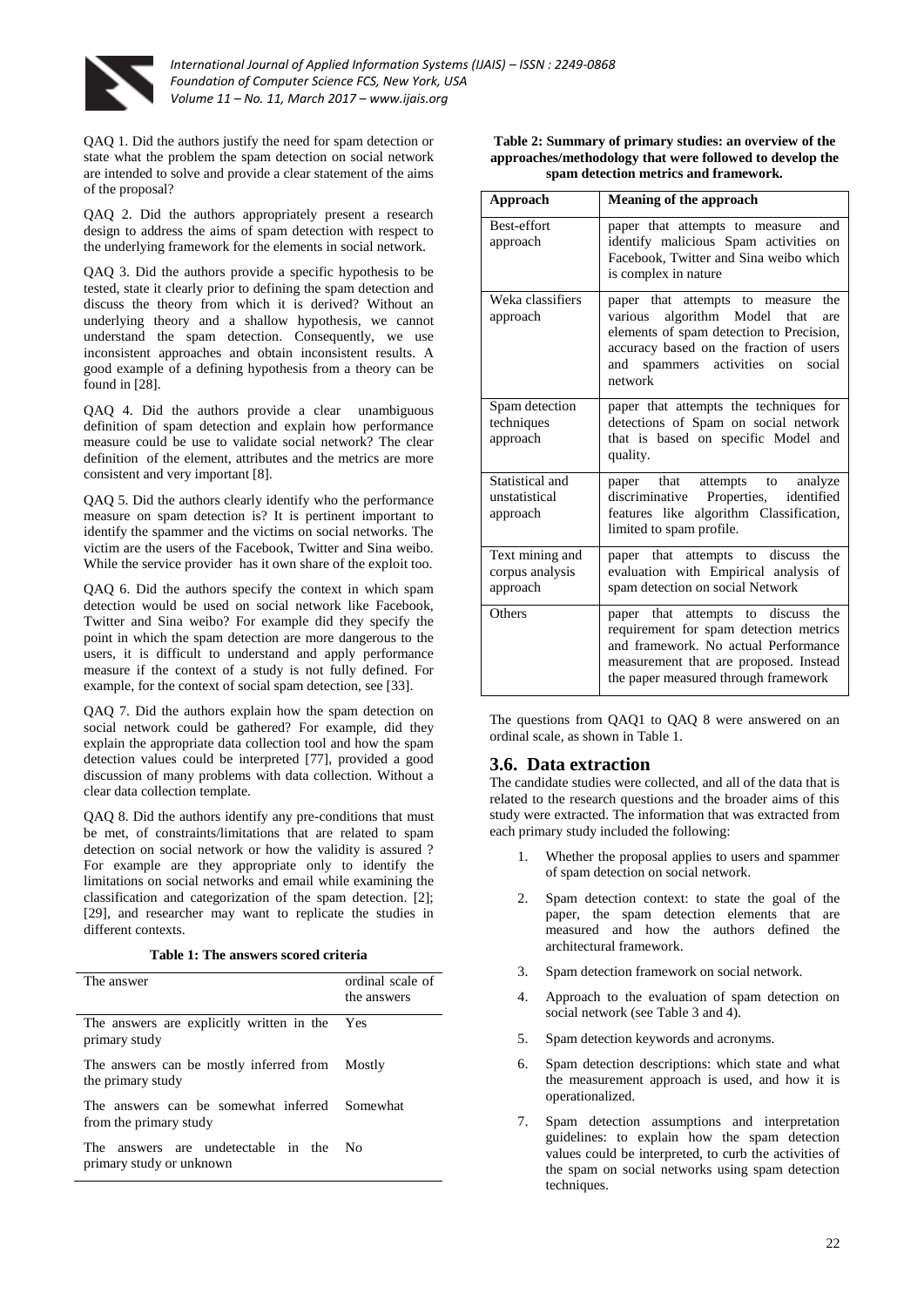

8. Target spam detection on social network and the proposed performance measure.

## **3.7. Data analysis**

Based on [9] and [7],74], [18], we first classified the identified papers into evaluation papers and spam detection evaluation papers according to the information that was extracted from performance measure on spam detection definition context on social network.

We further extended the classification with respect to the users and the spammers of the social network using spam detection techniques to evaluate the performance measurement. It can be applied to measure the victim and the users of social medium to be aware of spam activities. We base our classification on the author's view and paper objectives.

The data extracted in section 3.6 are analyzed with respect to RQs and QAQs as stated in fig.3., the answer of the RQ1 is extracted from in " whether the proposal is apply to spam detection detail on social network".



**Fig.3. Mapping between research questions and quality assessment questions with data extraction**

#### **4. RESULTS**

The results against each research question are presented in the subsequent sections.

#### **4.1. Primary study background**

The summary data were generated by categorizing the research studies, as shown in Table 2. Of the 36 papers that were identified to be research studies, 31 were primary studies, while five were secondary studies.

18% of the studies assume that an evaluation and quality of spam detection on social, they may be additional assumptions that are related to spam classification and text categorization.

- Another 18% of the studies assume that the spam detection can be enhanced by using algorithm model and un algorithm model, to identify the problem of spam detection on social network using learning approach mechanism [18], it has discussed some unresolved problem in spam detection techniques.
- 36% of the research papers were specification based spam detection on social network. These papers have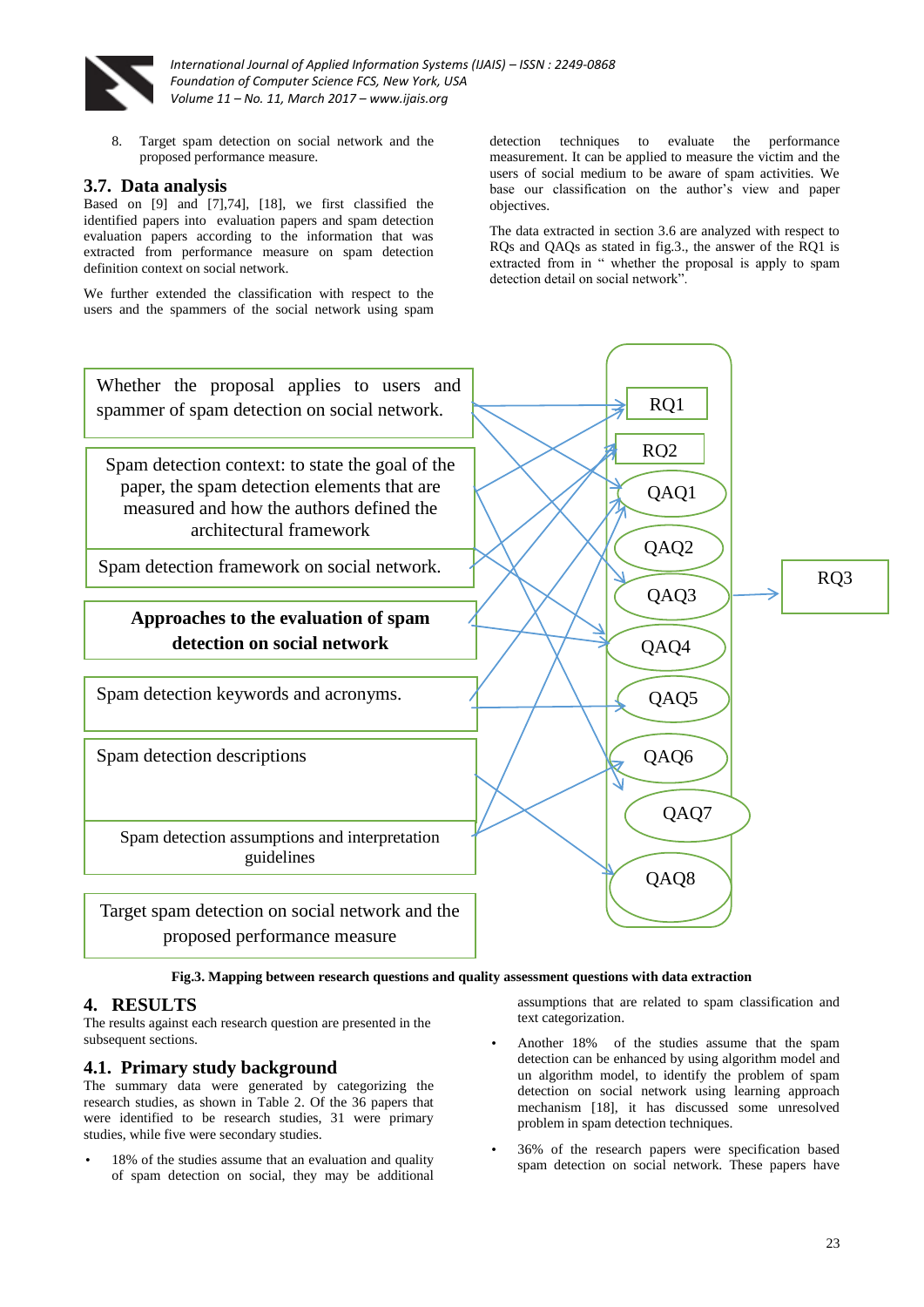

assumed the view of architectural framework of spam detection on three social platform( see fig.1).

The rest of the papers have adopted a more sophisticated approach for introducing the proposed spam detection on social network. They argued that, previous researchers have exclusively work on spam detection email. We need to ensure that spam detection on social network were discuss and evaluate.

| Primary studies            | context                                                                                                                                       | performance measurement                                                          | level of validation                            |
|----------------------------|-----------------------------------------------------------------------------------------------------------------------------------------------|----------------------------------------------------------------------------------|------------------------------------------------|
| Gao, Hu&Wilson<br>(2010)   | They defined, informally, detecting<br>characterizing social spam                                                                             | URL-Obfuscation,<br>redirection analysis                                         | small experiment                               |
| Lam & Yeung<br>(2007)      | They informally identified the<br>need for spam detection using<br>Learning approach to detect spam<br>On social network.                     | Gaussian similarity<br><b>Score Scaling</b><br>Mitigation scheme                 | Industrial<br>Experiment                       |
| Markines et al.<br>(2009)  | Social bookmarking sites for spam<br>detection using various machine<br>Learning for algorithm classification                                 | Validlinks, dataset                                                              | Industrial<br>Experiment                       |
| A.Heydari et al.<br>(2015) | Clues to detect spam review, to<br>analyze the impact or feature used<br>Extent literature to identify the most<br>Effective tier of features | measurement rate,<br>level of accuracy,<br>review spam, spammer<br>spammer group | Small Experiment                               |
|                            | Goh& Singh(2015) Random forest has proven to be<br>Powerful classifier than data mining<br>tool                                               | Rate of accuracy,<br>Measurement                                                 | <b>Independently Validated</b><br>by Goh&Singh |
| Ahmed& Abulaish<br>(2013)  | Analyze discriminative properties<br>identified features like algorithms<br>classification                                                    | Measures, features                                                               | Anecdotal                                      |
| Alhassan&alfy<br>(2015)    | To analyze and evaluate several features<br>sets, which can be extracted from social<br>Network spam detection using mobile phone             | Empirical, measures                                                              | Industrial<br>Experiments                      |
| Zheng et al. $(2015)$      | spam detection and spam filtering<br>Are ineffective with lots of content.                                                                    | empirical measure                                                                | Industrial<br>Experiment                       |
| Miller et al. (2014)       | To develop an anomaly detection system<br>For identifying spammers                                                                            | scale of measure,<br>Nominal, ratio                                              | independent<br>validated                       |
|                            | Schmid et al.(2015) To propose data mining method<br>To address email attribution<br>On social network                                        | Real data set                                                                    | Industrial<br>Experiments                      |
|                            | Heyman et al.(2007) Gap analysis approach to combat<br>Spam on social network                                                                 | measurement                                                                      | Anecdotal                                      |
| Gomes et al. (2005)        | selection, which is calculated based                                                                                                          | Graph, measurement                                                               | Anecdotal                                      |
|                            | On the quality attributes of spam                                                                                                             |                                                                                  |                                                |
|                            | Detection on social network.                                                                                                                  |                                                                                  |                                                |

#### **Table 3: Approaches to the evaluation of spam detection on social network.**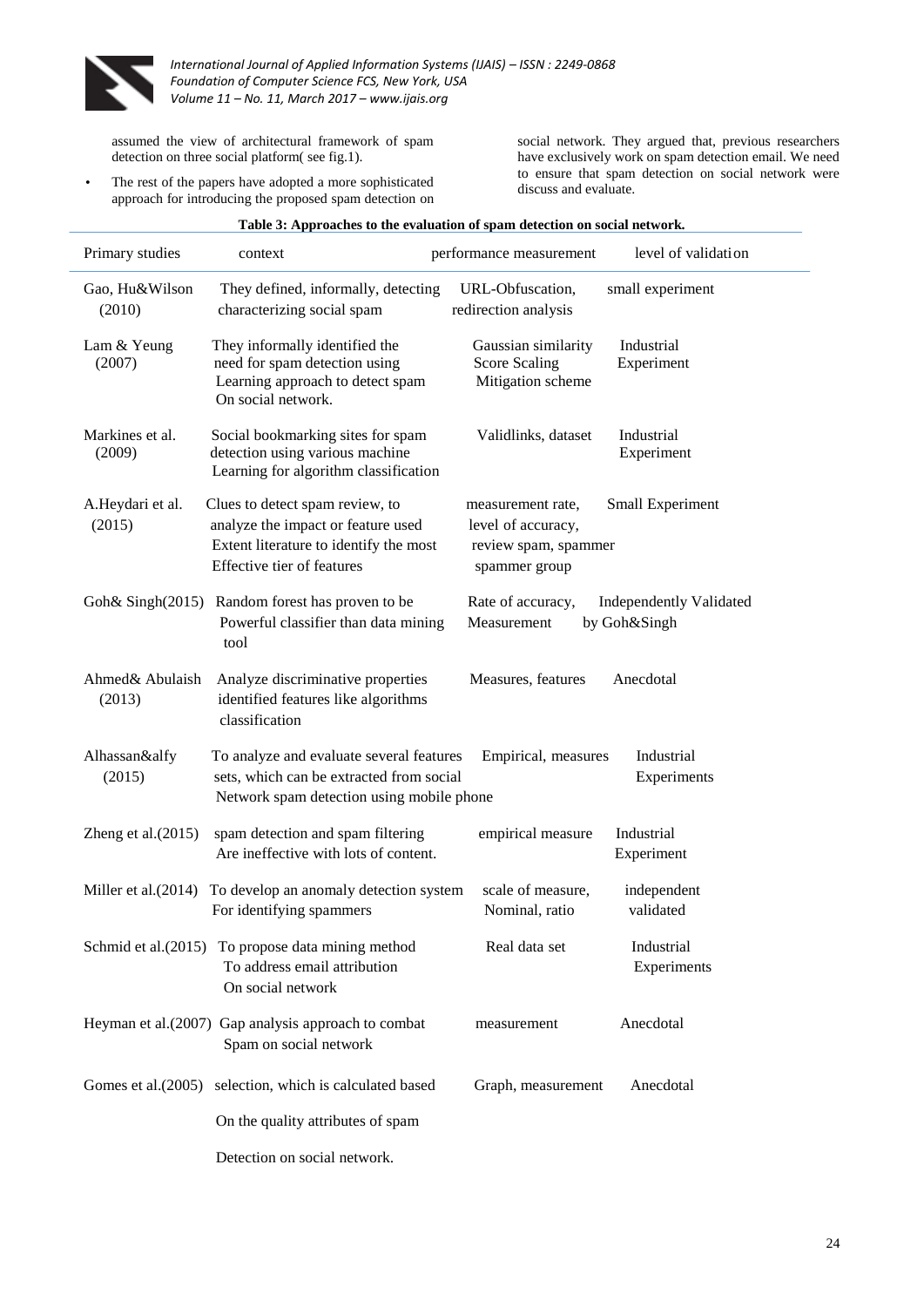

|                                  | Table 4: Approaches to the evaluation of spam detection on social network                                        |                           |                        |  |  |  |  |  |  |
|----------------------------------|------------------------------------------------------------------------------------------------------------------|---------------------------|------------------------|--|--|--|--|--|--|
| Primary studies                  | Context                                                                                                          | Performance measurement   | Level of Validation    |  |  |  |  |  |  |
| Puttaswamy et al<br>(2009)       | Static and dynamic aspects for the<br>privacy users of social network against<br>Intersection attacks            | Empirical,<br>measurement | Industrial experiments |  |  |  |  |  |  |
| Schneider et al<br>(2009)        | Architecture complexity of Spam detection<br>and understanding of social network from<br>Network perspective.    | Real data set             | Small experiments      |  |  |  |  |  |  |
| Singh et al                      | Structural complexity in privacy control                                                                         | Empirical                 | Anecdotal              |  |  |  |  |  |  |
| (2009)                           | on social network                                                                                                | Evidence                  |                        |  |  |  |  |  |  |
| Swamynathan et al<br>(2008)      | A function point like approach is named;<br>through spam detection on e-commerce<br>And social network           | Data set                  | Industrial experiments |  |  |  |  |  |  |
| Webb et al<br>(2008)             | Complexity of spam detection on<br>social network through honeypots                                              | Real data set             | Ancedotal              |  |  |  |  |  |  |
| Xie et al(2008)                  | Analysis of dependency and complexity                                                                            | Measurement               | Anecdotal              |  |  |  |  |  |  |
| Yardi et al (2010)               | A link-list base technique to detect<br>Spam on social network(twitter)                                          | Real data                 | Industrial experiments |  |  |  |  |  |  |
| Zhou et al<br>(2003)             | based on concept of peer-to-peer<br>systems, a set of metrics to measure<br>Spam detection on social network     | Empirical measurement     | Industrial experiments |  |  |  |  |  |  |
| Cattuto et al<br>(2007)          | Analysis on bookmarking systems<br>on social network for spam detection                                          | Dataset                   | Small experiments      |  |  |  |  |  |  |
| Witten et al<br>(2005)           | Coupling and mining of data on social<br>network on spam detection                                               | Real data set             | Industrial experiments |  |  |  |  |  |  |
| Xu et al (2006)                  | A collaborative tagging and spam<br>Detection on social network                                                  | Virtual data              | Anecdotal              |  |  |  |  |  |  |
| (2005)                           | Lambiotte et al Interaction complexity of spam detection<br>on social network and collaborative<br>Of junk email | Real data set             | Industrial experiments |  |  |  |  |  |  |
| Markines et al<br>(2009)         | Evaluating the measures for emergent<br>of spam activities on social network                                     | Ordinal, ratio            | Anecdotal              |  |  |  |  |  |  |
| Bhaskar et al<br>(2008)          | A comparison of image spam using duplicate<br>detection on social network                                        | Ordinal. Empirical        | Anecdotal              |  |  |  |  |  |  |
| Wang et al<br>(2007)             | Based on concept of Image with near<br>duplication detection on social network                                   | Empirical                 | Industrial experiments |  |  |  |  |  |  |
| Androutsopoulous<br>Et al (2000) | Analysis of using Bayesian to<br>to filter spam on social network                                                | Real data set             | Industrial experiments |  |  |  |  |  |  |
| Gyongyi et al<br>(2004)          | Complexity of Trustrank in spam detection<br>on web spam and social network                                      | Empirical                 | Small experiments      |  |  |  |  |  |  |
| Le et al $(2004)$                | Analysis and evaluation of spam filtering Empirical                                                              |                           | Small experiments      |  |  |  |  |  |  |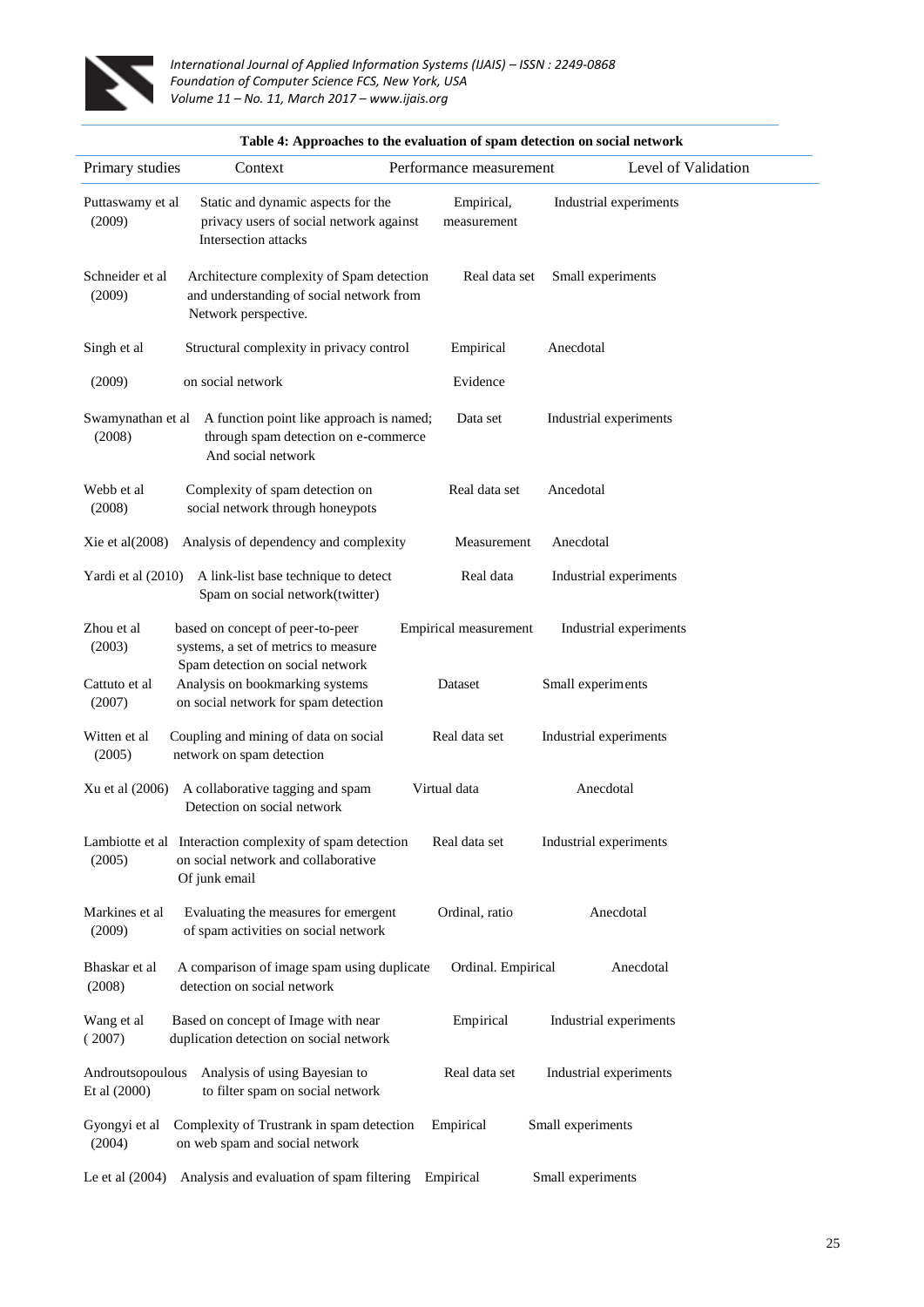

70.00

*International Journal of Applied Information Systems (IJAIS) – ISSN : 2249-0868 Foundation of Computer Science FCS, New York, USA Volume 11 – No. 11, March 2017 – www.ijais.org*

| Yan et al $(2008)$  | Acosutic definition of spam detection                                   | Real data set | Anecdotal         |  |
|---------------------|-------------------------------------------------------------------------|---------------|-------------------|--|
| Wang et al $(2006)$ | evaluation and measurement of spam<br>Detection on Chinese spam (weibo) | Empirical     | Small experiments |  |
|                     | Sun et al (2005) A novel classification of spam detection               | Data set      | Anecdotal         |  |

#### **4.2. Quality assessment of primary studies**

We assessed the primary studies for quality using OAOs that were addresses in Section 3.5. the quality assessment for each primary study is shown in Appendix A. The assessment was extracted in three steps. First , the first author selected the candidate studies and extracted all of the answers that were related to the quality assessment questions. We then randomly allocated 11 papers to each author of this study to assess independently. Second, all of the answers collected from each primary study were scrutinized and check properly by the author.

Fig.4. present an overview of the quality levels for each of the QAQs that are described in the previous section. This step is an attempt to measure how strong a case the original authors made when presenting their proposed spam detection. Our point is that it is possible to define and validate spam detection without clearly stating the addressed QAQs. In this chart, from left to right, we present each QAQ; from the front Quality Level

to the back, we present each of the analyzed rating scales; on the vertical axis, we have the quality level of each question. The overall low level of quality throughout the several ratings presented in our QAQs suggests that the spam detection described in these papers have a number of limitations. The most interesting part is that QAQ1 identifies 64% and 25% of the primary studies, giving a total of 89% (30 papers) scored "Yes" and "Mostly", respectively. These scores suggest that there is strong justification for the need for spam detection evaluation approaches. In contrast, the most disappointing aspect of the primary studies is the methodological weakness in their research process, which occurred in QAQ2 when 58% and 10% of the primary studies scored" somewhat" and "No" respectively. This result may have occurred because most of the primary studies are conference papers and would have had limitations on the number of pages.



#### **Fig.4. Overall quality assessment**

# **4.3. Spam detection evaluation versus social network performance measure(RQ1)**

In this sub-section, we provide detailed information on the set of primary studies that are included in this paper, as shown in

Tables 3 and 4. For each paper, we identified the spam detection context, the framework of spam detection on social network, the validation of spam detection.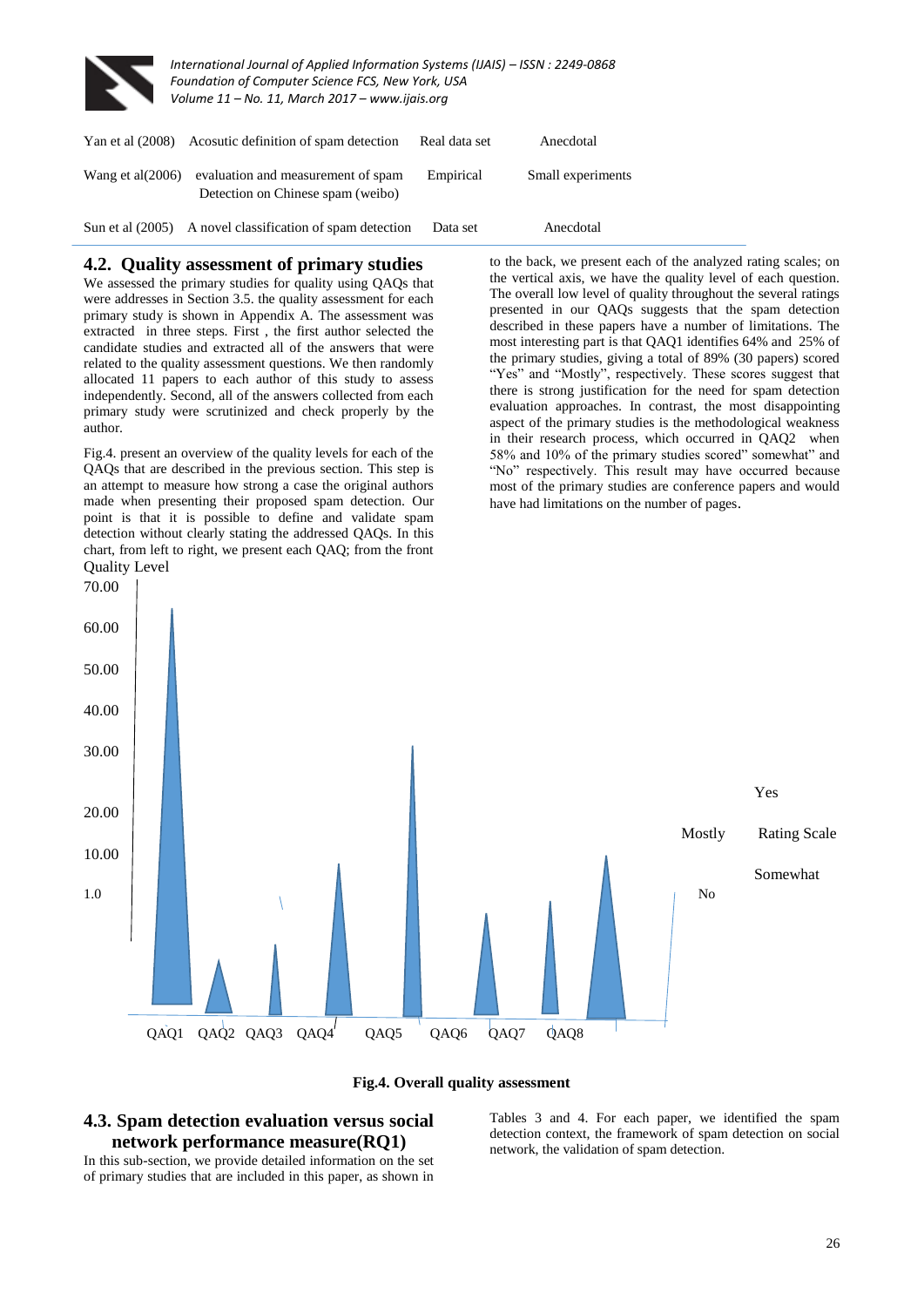

The spam detection context column summarizes the aim of paper with respect to the spam detection attributes being measured and how the authors treated the spam detection framework. We present a definition of the spam detection framework that is adopted in each paper, to avoid any confusion that may arise in their absence.

It is interesting to note that 28% of the primary studies explicitly adopted Markines's et al definition, while 33% implicitly adopted it by treating spam detection on social networks as main target that's why we ignored email spam detection.

The column (labeled "Spam detection framework") states the architectural overview of spam detection on social network, it will show exclusive details on how spam detection work on social network. The last column (labeled " level of validation") represents the extent to which the proposed spam detection have been validated. The level of validation is classified according to criteria presented in [74] as follow:

- 1. Anecdotal: example is provided to motivate the usefulness and applicability of the proposed spam detection framework.
- 2. Small experimental : an experimental is conducted to assess the proposed spam detection performance measure, but the sample of data does not allow generalization conclusion.
- 3. Industrial experimental: an experimental with a significant sample of real-world application is conducted.
- 4. Independently validated: an experiment made by third-party team confirm the conclusion made by the original authors.

To collect above information, we conducted a citation analysis using Google Scholar and Scopus to look up papers that would complement the validation of performance measure presented in an earlier paper. The results of the citation analysis were summarized in the column (labelled the "level of validation"). The fields that are marked with a dashed line are fields for which we did not found any one of the above criteria in the proposed spam detection on performance measure. It should be noted that several of the proposed spam detection metrics are from research still in progress.

The studies presented in Table 3 are mostly targeted evaluation of spam detection on social network. The obvious viewpoint for this situation would be that a victim of spam on social network and the spammer. Whereas the studies presented in Table 4 are mostly targeted at the evaluation of the spam detection metrics on social network.

In tables 5-7, for each spam detection performance measure, we identified a reference of the primary study to facilitate the discussion of the spam detection on social network. In the second column,

#### **Table 5 Example of Spam detection on social network with reference to description and assumption**

| Reference      | Metric name                                  | Description                                        | Assumption and guidelines |
|----------------|----------------------------------------------|----------------------------------------------------|---------------------------|
| Anderson et al | Total number of hosting                      | This metric counts total                           | Spam detection on social  |
| (2007)         | internet                                     | number of internet hosting                         | network need extra effort |
|                |                                              |                                                    | To be corrected           |
|                | Gao et al (2010) Average Number of detecting | This metric is estimated                           | It indicates that it need |
|                | And characterize social spam                 | by dividing the total number correction to errors. |                           |
|                | Campaign                                     | of detecting and characterize                      |                           |
|                |                                              | spam                                               |                           |
| Markines et al | Component of measurement                     | This metric is estimated by                        | Spam detection need       |
| (2009)         | and its density of metric                    | measuring its density                              | need to be detected.      |
| Mika et al     | Unified model and semantic                   | The ratio of actual number                         | A unified model           |
| (2005)         |                                              | of unified model to the                            | and semantic need to      |
|                |                                              | Available spam detection                           | be functional             |
|                | Bergholz et al Improved phishing detection   | The metric involve used                            | A comment that has        |
| (2008)         | using model based                            | model features                                     | phishing activities       |
| Bilge et al    | Automated identity                           | The metric that automated                          | Automated functional      |
| (2009)         |                                              | the attacks on social network                      |                           |
|                | Bonneau et al Link Critically metric         | social graph on public listing                     | Critically required       |
| (2009)         |                                              |                                                    |                           |
| Brown et al    | Spam critique metric                         | actual metrics on spam                             | Critical metrics          |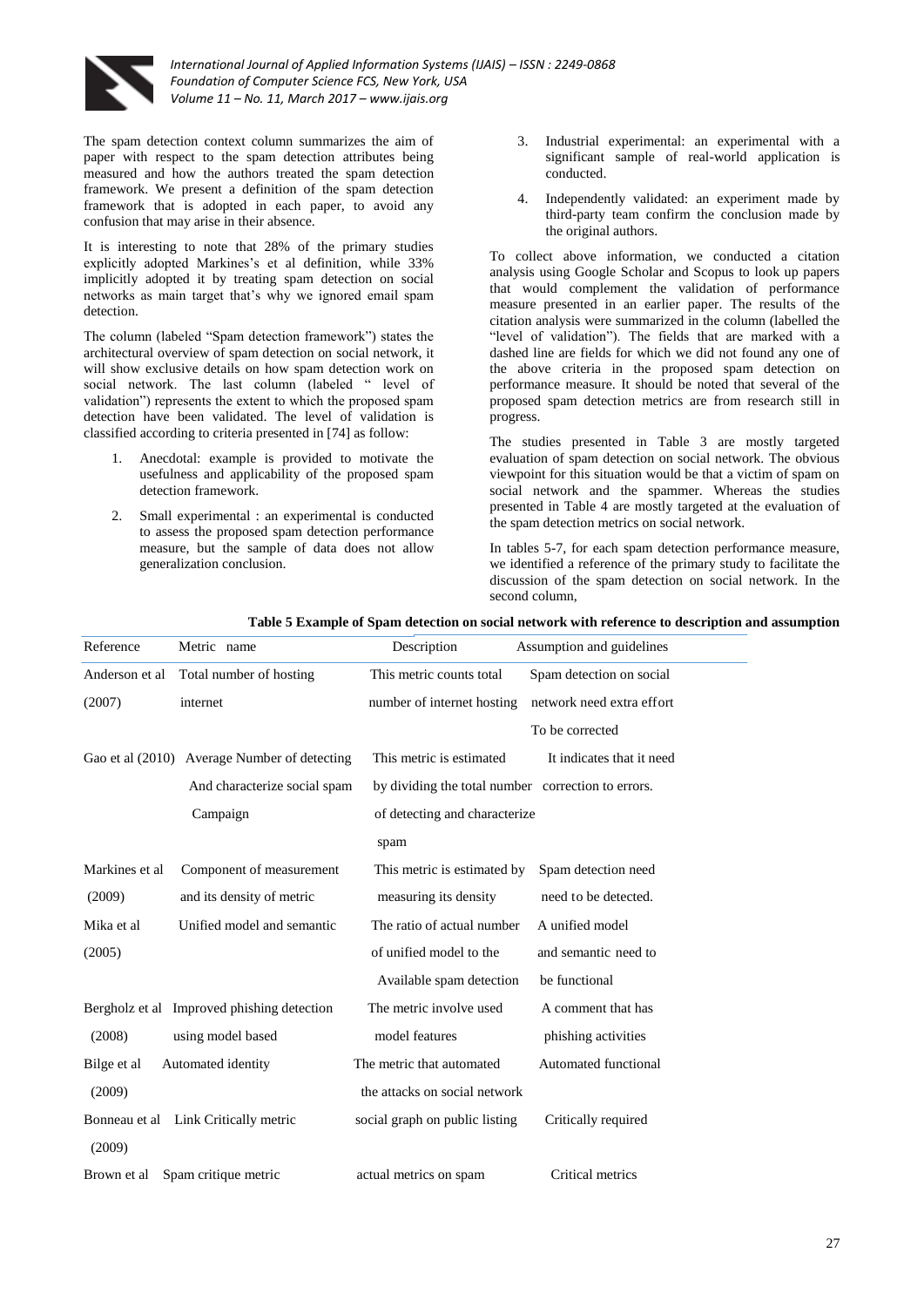

#### (2008)

| Gross et al      | Privacy issue on spam detection                         | Information retrieval       | Mining techniques   |
|------------------|---------------------------------------------------------|-----------------------------|---------------------|
| (2005)           | specifically for Facebook                               |                             |                     |
| Jones & Soltren  | Threats to privacy                                      | spam detection on           | Spam detection      |
| (2005)           |                                                         | social network              |                     |
| Benevenuto et al | Detecting spammer on                                    | Analysis of spammer         | Spam techniques     |
| (2010)           | Twitter, Measurement                                    | and Victims.                |                     |
| Cao et al (2012) | Aiding detection of fake account Comparison of fake and |                             | Critical comparison |
|                  | On social network                                       | real account social network |                     |
|                  |                                                         |                             |                     |

we presented the spam detection followed by brief description of the spam detection on social network. We also stated the values of the performance measure on spam detection (Markines et al,2009).

We categorize each spam detection metric according to classification criteria mentioned in Section 3.7, as follows:

- Example of spam detection performance measure that can be collected at the social network and email.
- Example of spam detection performance measure on social network.
- Example of spam detection performance measure on Facebook ,Twitter and Sina weibo.

Base on the table 7. Performance bottlenecks and the ability to get it resolved.

#### **Table 6 Example of Spam detection on social network with reference to description and assumption**

| Ref.no                 | Metric name                                           | Description                                                    | Assumption and guidelines              |  |  |  |
|------------------------|-------------------------------------------------------|----------------------------------------------------------------|----------------------------------------|--|--|--|
| Cao et al $(2012)$     | Social graph based                                    | Sybil defenses with user<br>Negative feedback                  | A component of graph<br>Sybil defenses |  |  |  |
| Metsis et al<br>(2006) | Spam filtering                                        | filtering spam with Bayes                                      | Naïve Bayes Classification             |  |  |  |
| I.Rish $(2001)$        | Empirical, Classifier                                 | <b>Empirical study of Bayes</b>                                | Chosen empirical method                |  |  |  |
| A.Seewald<br>(2007)    | Evaluation with data<br>Analysis on content base      | Evaluation and measurement<br>of spam detection classification | Intelligence data analysis             |  |  |  |
| Amitay et al<br>(2003) | Structural evaluation of detecting<br>spam activities | structural pattern                                             | Detection techniques review            |  |  |  |

# **4.4. Which elements of spam detection are being measured? How were these elements defined?**

The results of this research question were summarized in terms of measurement and detecting the social spam Gao et al. 2010[74] and the framework presented in D.Wang, et al.2011[77] as shown in Table 8. In the first column of Table 8, we answer the first part of question. Based on the analysis of the spam detection performance measure that are presented in Table 5-7 ( Section 4.3), we then answer the second part of the research question and summarize it based on the elements that a spam detection attempts to measure Gao et al.,2010; D.wang et al., 2011[74][77].

#### **5. DISCUSSION**

In this section, we discuss the implications of the quality assessment of the primary studies and the results with respect to our research questions. Overall, the results in this paper are mostly similar to the Gao and Wang report [74], [77]. However, the study unit here is based on primary studies and spam detection performance measure, whereas the study by Gao and Wang is a primary study only.

#### **5.1. Quality assessment of primary studies**

Because the total possible quality score is 100% for each QAQ (i.e., the answer of each QA for the 36 papers is "Yes"), we have clearly identified a number of common problems with spam detection metrics that help to explain the current state of affairs. However, most of these problems are not specific to spam detection performance measure or metrics only. Indeed, it is common in much of information system research De Wang,et al,2011[77]

We think that the greatest deficiency in these primary studies is the absence of any serious consideration of QAQ3 and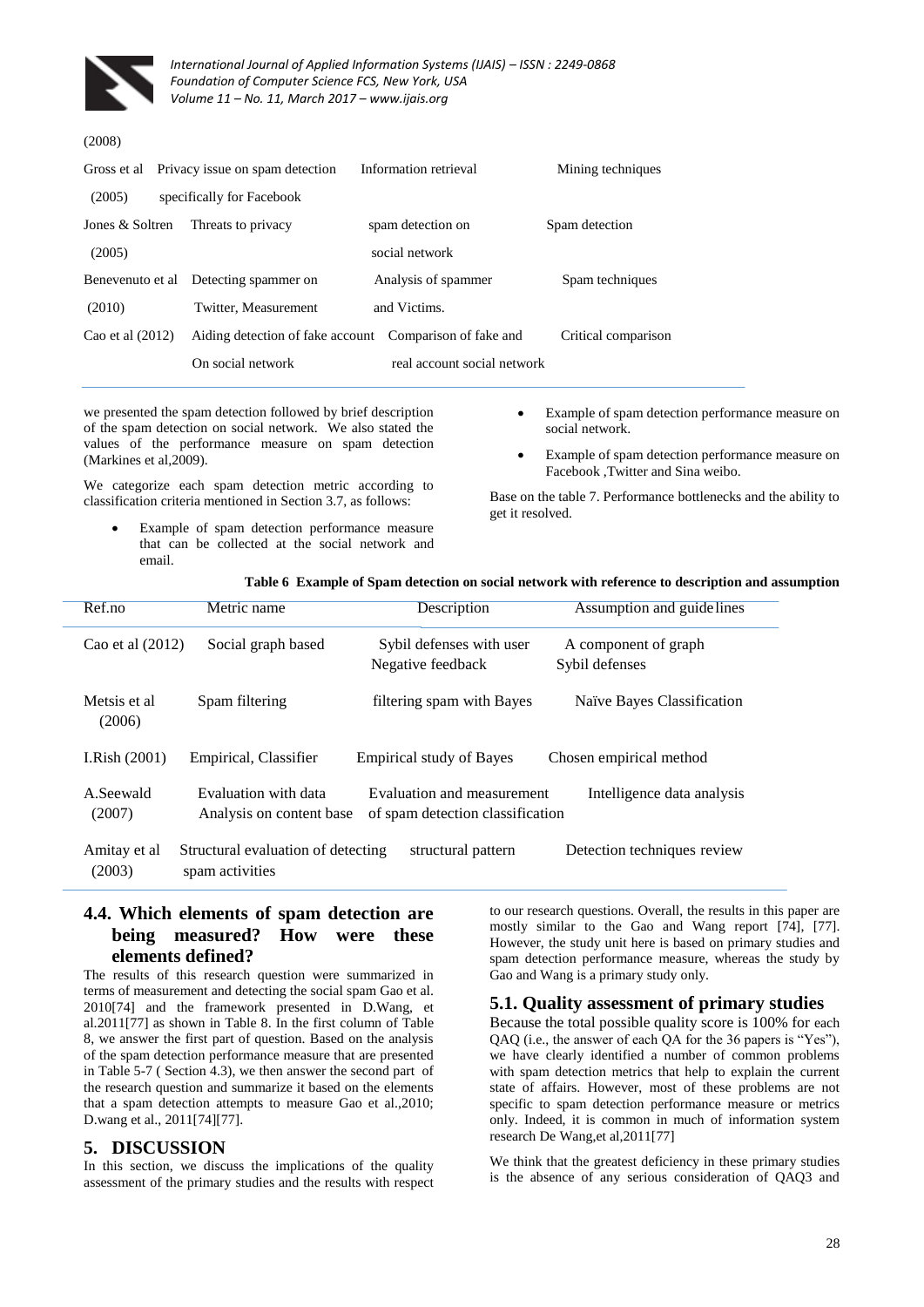

QAQ8. These problems reduce the soundness of their conclusions. Perhaps the most serious problem is the QA3. Without underlying theory and a shallow hypothesis, we cannot understand the spam detection metric [22].

Most of the papers fail to grant the required quality score for QAQ7, which occurs when 29% and 29% of the primary studies have scored "No" and "somewhat", respectively. These quality scores suggest that approximately 18 papers might fail to discuss how to collect spam detection data and how the performance measurement values could be interpreted to guide practitioners to the needed information. This result is consistent with the view of [74][18]. The spam detection metrics discussed in these primary studies are, therefore, more likely to be unreliable than the performance measure that are discussed in other primary studies, according to the detection of review spam by [9] have clearly discussed the mapping and literature review survey from the specification of email and social network.

# **5.2. Are the performance measure for spam detection framework and Overview or are they based on individual or general social network platform? (RQ1)**

Some authors [71]; [50]; Krause et al,2008 claimed that the best spam detection framework and analysis on social network are required functionality, under different composition

contexts. The claim in those references is broad, in the sense that the best context of spam detection may not be the best candidate for composition in all composition scenarios. The overall idea is that knowing how good to detect the spam on social network. We mapped the primary studies that are based on the conference papers and journal proceeding, groupings is not unlike the set of spam detection performances measure in [29]. In this case, we need information from the spam detection framework..

Accordingly, a total of 17 studies out of 31 were proposed to measure the spam detection framework. This result consistent with the view of [77] and [74], in that we are more interested in the context of overall spam detection on social network rather than the context of the single platform of the social network but of larger platform of social network like Facebook, Twitter and Sina weibo.

Any modification to a past work on spam detection or an existing research scholars have been identified and highlighted, on the other hand, a total of 14 studies were proposed to evaluate spam detection on social network. The overall idea is that measuring the performance of spam detection would facilitate the concept, framework and general overview of spam detection on social platform especially Facebook, twitter and Sina weibo. We carry out exclusive investigation based on the previous and existing research on spam detection on social network [9], [60],[18].

**Table 7 Example of Spam detection on social network with reference to description and assumption** 

| Ref.no.                  | Metric name                   | Description                                                              | Assumption and guidelines |  |  |  |  |
|--------------------------|-------------------------------|--------------------------------------------------------------------------|---------------------------|--|--|--|--|
| Jindal et al<br>(2007)   | Measurement of spam<br>Review | Analyzing and detecting spam identify the spam review<br>review analysis |                           |  |  |  |  |
| Mobasher et al<br>(2006) | Spam attacks measure          | identify the spam attack                                                 | collaborative filtering   |  |  |  |  |
| Ntoulas et al<br>(2006)  | Content analysis              | spam detection on web page<br>and social network                         | Spam techniques           |  |  |  |  |

# **5.3. Which elements of spam detection are being measured? How were these elements defined and validated?(RQ2)**

How these elements have affect each social platform like Facebook, Twitter and Sina weibo. As we discussed in Section 4.4, we may want to assess the spam on social network, how to detect the spam on the social network? And counting number of methods. For example, should we count property methods or should we count event methods? Without a clear definition of a performance measure, its application is likely to lead to different results. Moreover, we understand that there is an importance of the theoretical and empirical validation. Finally, without classification, text categorization and algorithm model level, any interpretation of the measurement is difficult. This scenario means that we cannot have more larger or smaller performance measure on social network using spam detection [59]

In the same way,, with respect to the discussion above, overall the definitions of existing spam detection metrics or performance measure and elements are ambiguous and unclear for most if not for all of the metrics. However, in fact, measures are not only instruments with strength but also have

limits and constraints. In this context, the characterization and evaluation of spam detection on social network and in general and spam detection are not the easiest job. Consequently, before a measurement can be developed, a clear specification of what is being measured, why it is to be measured and how the metric value could be measured must be formulated, to provide real information from spam detection metrics rather than only numbers.

# **5.4. Are there limitations on the current research?**

Although the set of spam detection performance measure presented in this paper are indeed useful for the characterization of the spam detection, the above analysis clearly provided a judgement regarding the following"

 The lack of a widely accepted performance measure of spam detection and quality attributes of the spam detection on social network. This lack may arise because most performance measure definitions were performed in an ad-hoc fashion, rather than meeting information requirements of spam detection framework upon which we classified and interpret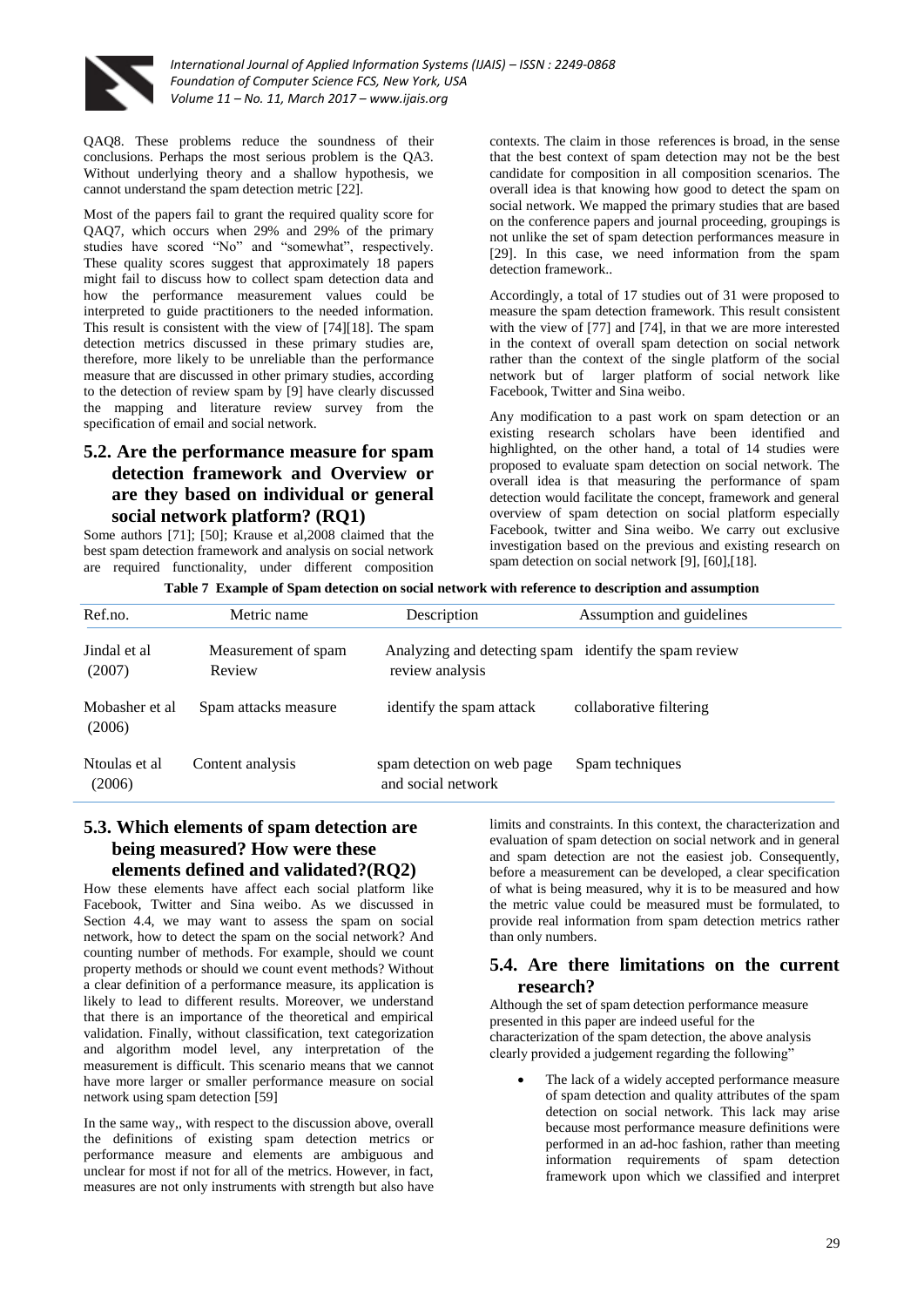

spam detection on social network especially Facebook, twitter and Sina weibo, the data collection and interpretation of spam detection metrics becomes subjective. In addition, most of these proposal have not achieved an industrial level validation.

- The poor quality of some papers identified in the quality evaluation section, which reduces the trustworthiness of the proposed spam detection metrics.
- The poor quality of some spam detection metrics definitions, which make it difficult for researchers or practitioners to ensure the correct collection of measurements that were initially intended by the spam detection experts. Overall, many spam detection performance measure have insufficiency either in their formulation, collection, validation or applications.
- The elements of spam detection metric definitions those are not visible to spam detection experts, including elements that are incompatible with the standard concepts of spam detection on social network especially Facebook, Twitter and Sina weibo..
- Elements that do not exhibit the attributes that the researchers claim to have been measured.
- The limitations or constraints that are required to map the specifications of target spam detection framework according to the definition of spam detection metrics.
- Insufficient information, such as non-stated hypotheses and inadequate context provided by the original studies, which may cause subjectivity in their replication or interpretation.
- As far as we know and understand, most of the proposals were just proposed theoretically, without any correlation with any external quality attribute. A few proposals were only tested by their authors, limiting knowledge sharing. For example, it is worth noticing that only one independent validation was performed by [74] [9]. This is mainly due to difficulties in experimental replication. A third party validation of spam detection metric is a fundamental and very much desirable for their proof of usefulness before common acceptance is sought. Thus, there is insufficient experimental validation.
- The poor experimental validation leads to lack of established performance measure threshold values, which obscure their value to practitioners.
- Most of the existing proposals to evaluate a general spam detection on social network and may not be single social network.

# **5.5. Limitation of the study**

Our aim was to cover papers that were published between 2000 and 2015. However, regarding the search process, we may have overlooked certain papers because of the accessibility of their publisher sites and the limitations of our library. The limitations of this study are primary study selection bias, inaccuracy in data extraction, misclassification

and quality assessment bias. To avoid a selection bias, a multistage process was used in the search strategy that involved many searches and three steps for the inclusion and exclusion criteria. To minimize the chance misclassification of the spam detection metrics and misinterpretation of the terms, the data collected from each primary study (Section 3.6) were also checked by the other authors independently. The procedure of having one extractor is not consistent with the standards [9]. With respect to the quality assessment criteria, there is a possibility that the extraction process may have caused some bias in the results. The other authors were to independently check the assessments.

## **6. CONCLUSIONS AND FUTURE WORK**

To provide an overview of spam detection on social network and identify the right performance measure of the spam detection and spam detection framework, we have presented a systematic mapping study of existing spam detection on social network. We contribute to filling the gap on current approaches to spam detection metric and framework and in general concept. From victim perspective, spammers and to service provider of the social network especially Facebook, Twitter and Sina weibo, it is essential to spam detection review on social network, but is it beyond the scope of the review performed in this paper.

We think that the benefits of a spam detection metrics and framework cannot be achieved without performance measure for effectively evaluating spam detection. We found 20 proposals be applied to evaluate spam detection, while 19 proposals could be applied to evaluate the victim/users of the social network , spammers and the service provider. This task resulted in plethora of performance measure or metrics for spam detection framework and metrics; however, most of them may not be of much relevance to the spam detection on social network. We also investigated and presented various elements that are measured in this field. Even worse, inconsistency in component definitions can frequently be found among the many studies by measurement researchers. Two main factors could help to solve this conflict: first, we need agreement on which element of a component is to be measured. Our work provides a clear discussion in this respect, and it can serve as a starting point for further discussions (see Section 2). Second, we need to define, without any ambiguities, the elements of spam detection architectural overview that are to be measured. For example, what exactly is an element, framework or method?

We also contribute a good framework for systematic review comparison and quality assessment of spam detection metrics proposals by independent research teams. This framework can be further refined and adopted, to provide more details concerning the spam detection metrics definition that could mitigate many of the identified problems.

We do not claim that our review resolves all of the limitations and is agreed on by all parties, but rather that serves as a basis for further discussion from where spam detection measurement community can start paving the way to future agreements. From an academic point of view, we believe that this study can act as the starting point further primary studies as well as for more detailed secondary studies, which could lead to an empirically based body of knowledge. For practitioners, the results of the studies can be used as an indication of maturity for the current research.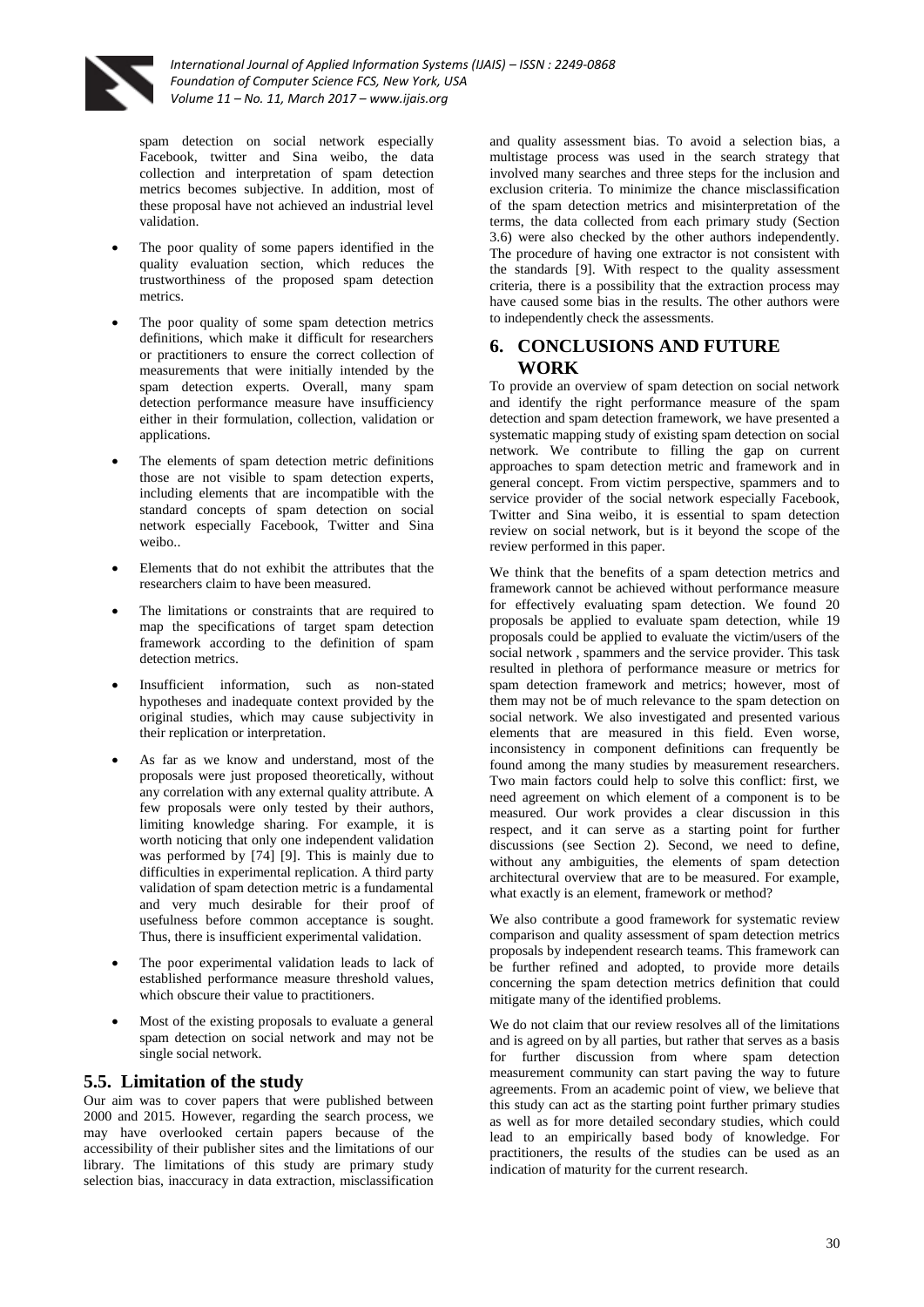

We believe that several questions are raised by this investigation, and areas for future research presented. An interesting area for further research involves revising the existing spam detection performance measurement and architectural over view for better precision in measurement. Another interesting area is to develop a more sophisticated approach, such as combining more than one spam detection metrics based on logical conditions by which a subset of problems is detected, to characterize and evaluate spam detection with real information. To obtain an overview, see [9][39], [77]. We also note that there are no automated support tools that facilitate the collection and calculation of spam detection metrics or performance measurement. Last , but not least, the majority of the spam detection metrics

discussed here were either insufficiently validated or not validated at all in their original proposal. Due to space constraints, we have left this concern for future work.

## **7. ACKNOWLEDGEMENTS**

We Thank Associate Professor Dr.Marzanah A. binti Jabar for her ideas, comments, suggestions, and support as we prepared this paper. This work will not be possible without the help of Associate Professor Dr.Azmi Jaafar and Associate Professor Dr Masrah Azrifah Azmi Murad for her support during the cause of writing the paper. We also thank all those researchers whose works are referenced. Finally, we wish to thank the anonymous reviewers for their valuable comments.

|                              |               |                  |                |                            |                                  | Appendix A . Quality assessment of the primary studies |                          |                            |
|------------------------------|---------------|------------------|----------------|----------------------------|----------------------------------|--------------------------------------------------------|--------------------------|----------------------------|
| Primary studies              | QAQ1          |                  | QAQ2 QAQ3      | QAQ4                       | QAQ5                             | QAQ6                                                   | QAQ7                     | QAQ8                       |
| Gao et al (2010)             | Somewhat      | N <sub>o</sub>   | No             | Somewhat                   | Somewhat                         |                                                        | Somewhat No              | Somewhat                   |
| Heydari et al(2015)          | Yes           | Yes              | Yes            | Mostly                     | Mostly                           | Yes                                                    | Yes                      | Mostly                     |
| Wang et al $(2011)$          | Somewhat      | N <sub>0</sub>   | No             | No                         | Somewhat                         | Mostly                                                 | N <sub>0</sub>           | N <sub>0</sub>             |
| Markines et al(2009)         | Mostly        |                  |                | Somewhat                   | Mostly                           | Yes                                                    | Yes                      | Mostly                     |
| Gao et al (2010)             | Mostly        |                  |                | Somewhat Somewhat Somewhat |                                  | Somewhat                                               | No                       | Somewhat                   |
| Lam&Yeung (2007)             | Yes           | Mostly           | No             | Mostly                     | Yes                              | Mostly                                                 |                          | Mostly Mostly              |
| Mika (2005)                  | Mostly        | Somewhat         |                | No Somewhat Mostly         |                                  |                                                        |                          | Somewhat Somewhat Somewhat |
| Krause et al (2008) Yes      |               | Mostly           | No Somewhat    |                            | Yes                              | Yes                                                    | Mostly                   | Mostly                     |
| Cobb (2006)<br>Yes           | No            | Yes              | N <sub>o</sub> | Mostly                     | Somewhat                         |                                                        | Yes                      | Somewhat                   |
| Lynam et al (2008) Mostly    |               | Somewhat         | Yes            | Yes                        | Somewhat                         |                                                        | Mostly No                | Somewhat                   |
| Felt et al (2011)            | Mostly<br>Yes |                  | No Somewhat    |                            | Mostly Yes                       | Mostly                                                 | Yes                      | No                         |
| Jagatic et al (2007) Yes     |               | Somewhat Yes     |                | Somewhat                   | Mostly                           | No                                                     | Somewhat                 | Yes                        |
| Liu et al (2008)             | Mostly        | No<br>Yes        |                | Somewhat                   | Somewhat No                      |                                                        | Yes                      | Mostly                     |
| Sureka (2011)                | Yes           | Mostly           | Yes            | N <sub>0</sub>             | Mostly                           | Somewhat                                               | N <sub>0</sub>           | Somewhat                   |
| Primary studies              | QAQ1          | QAQ <sub>2</sub> |                | QAQ3                       | QAQ4                             | QAQ5                                                   | QAQ6<br>QAQ7             | QAQ8                       |
| Stringhini et al (2010) Yes  |               | Somewhat         |                | Mostly                     | No<br>Yes                        |                                                        | Mostly<br>N <sub>o</sub> | Yes                        |
| Hayati et al(2010a)          | Yes           | No               | N <sub>0</sub> |                            | Somewhat                         | N <sub>0</sub>                                         | Yes                      | Mostly<br>Mostly           |
| Hayati et al(2010b)          | Mostly        | Yes              | Mostly         | Yes                        | Yes                              | No                                                     |                          | Somewhat Yes               |
| Shin et al $(2011)$          | Yes           | Somewhat         | No             |                            | Somewhat                         | Mostly                                                 | Yes Mostly               | Mostly                     |
| Ramachandran et al<br>(2011) | Mostly        | Mostly           | Yes            | Somewhat                   | N <sub>0</sub><br>N <sub>0</sub> | Yes                                                    |                          | Somewhat                   |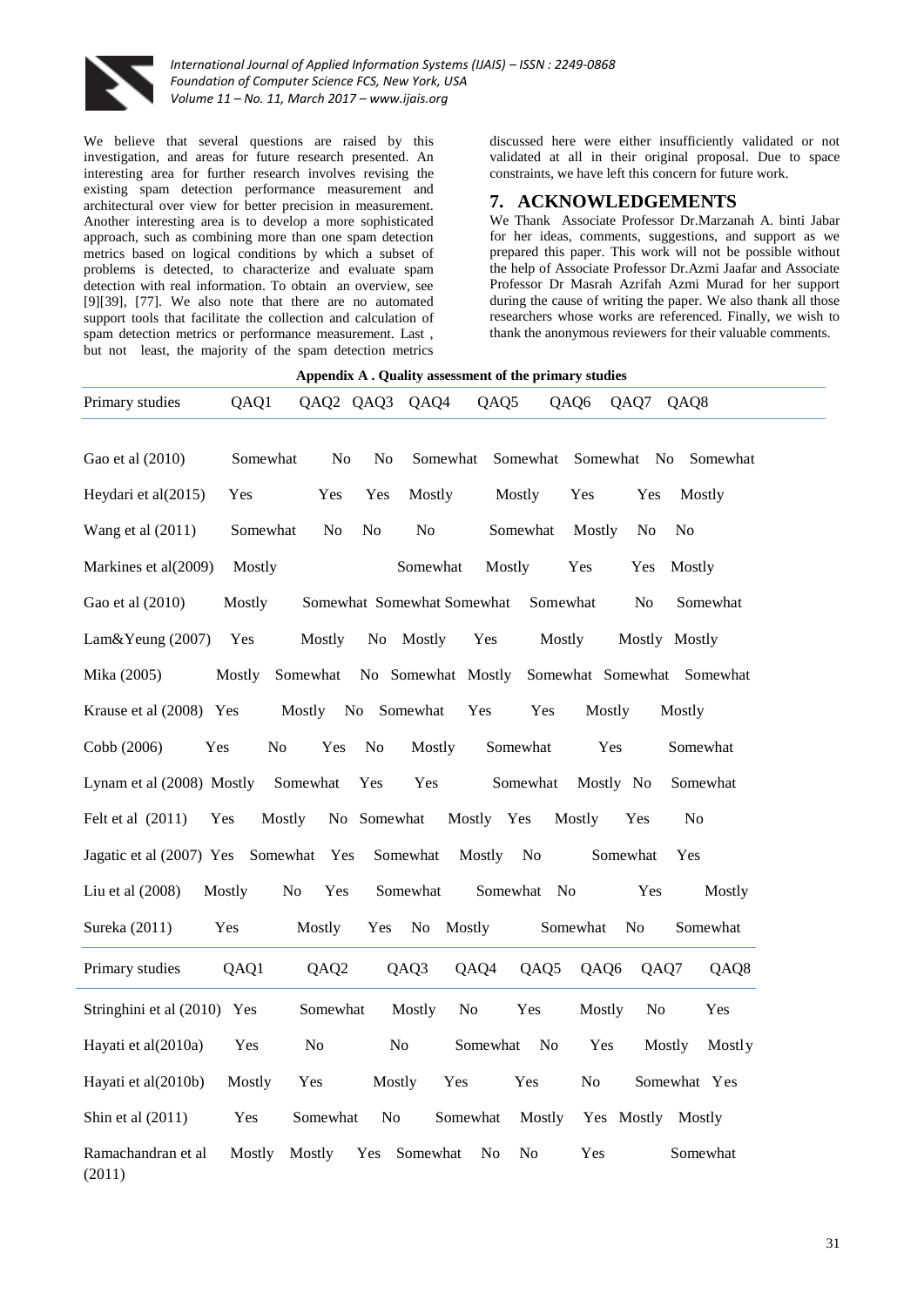

| Sukanta et al (2012)      |               | Yes Mostly     | N <sub>0</sub> | Mostly   | No.        | Somewhat       |                | Yes            | <b>Yes</b>     |
|---------------------------|---------------|----------------|----------------|----------|------------|----------------|----------------|----------------|----------------|
| Dutta et al $(2011)$      | Mostly        | <b>Yes</b>     |                | Somewhat | Somewhat   | Yes            | - No           | N <sub>0</sub> | <b>Yes</b>     |
| Debajyoti et al(2003)     | Mostly        | N <sub>0</sub> |                | Yes      | <b>Yes</b> |                | Somewhat       |                | Mostly No      |
| Kong et al $(2005)$       | <b>Mostly</b> | Yes            | Somewhat       |          | No Mostly  | <b>Yes</b>     |                | <b>Yes</b>     | No.            |
| Li et al $(2004)$         | Mostly        | Yes            | Yes            |          | Somewhat   |                | N <sub>0</sub> | <b>Yes</b>     | No Somewhat    |
| Pfleeger et al (2005) Yes |               | Mostly         | N <sub>0</sub> | Yes      | Mostly     | N <sub>0</sub> |                | <b>Yes</b>     | N <sub>0</sub> |

# **8. REFERENCES**

- [1] Ismaila.I; Ali.S.,"Improved email spam detection model with negative selection algorithm and particles swarm optimization. In: Proceeding of Applied Soft Computing"; Applied Soft Computing 22 (2014) 11-27
- [2] Irani.D.; S.Webb,; C.Pu, and K.Li ."Study of trendstuffing on twitter through text classification. In Collaboration, Electronic messaging, Anti-Abuse and Spam Conference" (CEAS 2010),2010.
- [3] Ahmed.F., Abulaish,M., ." A generic statistical approach for spam detection in Online Social Networks". Computer Communications 36 (2013) 1120-1129. Science direct (Elsevier).
- [4] Gossier and Guadeloupe . "Social networks as an attack platform: Facebook case study". In Proceedings of the Eight International Conference on Networks.2009
- [5] Irani.D; S.Webb, and C.Pu." Study of static classification of social spam profiles in myspace". In Proceedings of the International AAAI Conference on Weblogs and Social Media.2010
- [6] Stein.T, Chen.E; and Mangla.K., ." Facebook immune system. In Proceeding of the forth ACM EuroSys Workshop on Social Network Systems" .2011
- [7] Markines. B; Cattuto.C., Menczer., Benz.D., Hotho.A, and Stumme.G.," Evaluating similarity measures for emergent semantic of social tagging". In Proceeding 18<sup>th</sup> WWW Conference. 23-34pp.2009
- [8] Byun.B;Lee.C;Webb.S;Irani.D; and Pu.C." An anti-spam filter combination framework for text-and-image emails through incremental learning" : In Proceedings of the Sixth Conference on Email and Anti-Spam (CEAS).2009.
- [9] Heydari.A;Tavakoli.M.A;Salim.N;Heydari.Z.;".Detectio n of review spam: A survey". Expert Systems with Applications 42(2015) 3634-3442.2015.
- [10] Goh.K.L.; Singh.A.K.; "Comprehensive Literature Review on Machine Learning Structures for web classification" In Proceeding 4th International Conference on Eco friendly computing and communication systems(ICECCS).Procedia Computer Science 7-(434-441) 2015.
- [11] Zheng.X.; Zeng.Z.; Yu.Y.; Rong.C." Detecting Spammers on social networks". In Proceeding of the 26th Annual Computer Security Applications Conference, ACM.pp1-9.2010.
- [12] Dinh.S;Azeb.T;Fortin.F;Mouheb.D."Spam campaign detection,Analysis and Investigation"Science direct.com. 2015.
- [13] Li.Y; Wang.,T; X. Zhang,. A. Zhou,." Towards online review spam detection. In proceeding of the companion publication of the  $23<sup>rd</sup>$  International conference on world wide web companion (pp341-342). International world wide web conference steering committee" .2014a
- [14] Liu.B;"Sentiment Analysis and opinion mining, synthesis lectures on Human Language Technologies", 5(1),1- 167.2012
- [15] Ott.M., et al.;. "Finding deceptive opinion spam by any stretch of the imagination". In the  $49<sup>th</sup>$  annual meeting for the computational linguistic. (pp.11).2011
- [16] Xie.S; Wang.G; Lin.Y; & Yu.P; "Review spam detection via temporal pattern discovery". In Proceeding of the 18<sup>th</sup> ACM SIGKIDD. International Conference on Knowledge discovery and data minning". ACM.2012a
- [17] Xie.S, et al,.. "Review spam detection via temporal pattern discovery". In Proceeding of the 18th ACM SIGKIDD. International Conference Companion on World Wide Web. ACM. 2012b
- [18] Lam.H.Y; Yeung.DY.; " A learning approach to Spam Detection on Social networks". In Proceeding of 4th Conference on E-mail and Anti-spam, August,2-3,2007. CEAS 2007.
- [19] Amitay.E.; Et al., "The connectivity sonar: detecting site functionality by structural patterns". Hypertext'03. 2003
- [20] Castillo.C; Donato.D; Becchetti.L, .Boldi.P, Leonardo.S;, SantiniM;, Vigna.S; " A reference Collection for web spam", SIGIR forum'06.2006
- [21] Gyongi.Z;Garcia-Molina.H; "Web spam Taxonomy. Technical report". Standford University. 2004
- [22] Liu.B; JindalN;, "Analyzing and detecting review spam".ICDM 2007.
- [23] Cao.Q, et al.,. "Aiding the detection of fake accounts in large scale social online services". In proceeding NDSI 2012.
- [24] Zhang.H; "The optimality of naives bayes. 2004. In FLAIRS conference". Pp 562-567.2004
- [25] Zhang.C.M & V. Paxson., 2011. "Detecting and analyzing automated activity on twitter". In PAM, pp 102-111.2011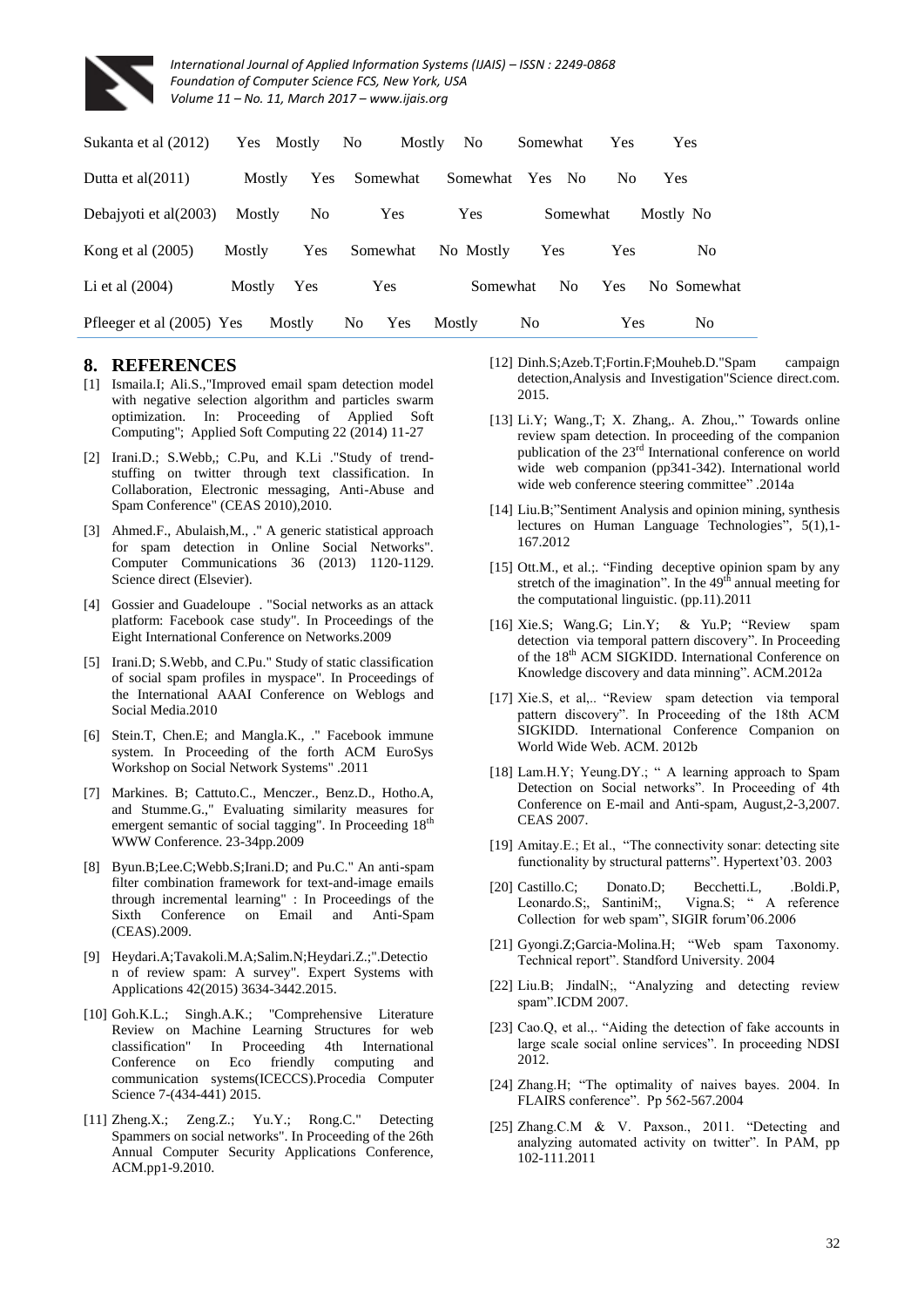

- [26] Wang.G, et al; " You are how you click: clickstream analysis for Sybil detection". In proceeding of the 22nd USENIX security symposium, pp241-256. 2013
- [27] Seewald A.K;. " An Evaluation of Naïve Bayes Variants in content –based learning for spam filtering intelligent data analysis", 11(5): 497-524.2007
- [28] Schneider.K.M; 2 "A comparison of event models for naïve bayes anti-spam email filtering". In EACL, pp 307-314. 2003
- [29] Metsis.V; Androutsopoulos.I; G.Paliouras.; "Spam filtering with Naïve Bayes". In CEAS. 2006.
- [30] Freeman.D.M; "Using Naïve Bayes to detect spammy names in social networks". In proceeding of AISEC '13, pages 307-314. 2013
- [31] Xu.Z; et al;. "Towards semantic web: collaborative tag suggestions". In proceeding WWW'06 Collaborative web tagging workshop. 2006.
- [32] .Mika.P; " Ontologies are: A unified model of social networks and semantics". In proceeding ISWC'05. Vol37299 of LNCS, pages 522-536.2005
- [33] Markines.Benjamin; "Efficient assembly of social semantics". In proceeding 19th ACM Conference on hypertext and hypermedia (HT), pp 149-156.
- [34] Krause., et al., 2010. The anti-social tagger: detecting spam in social bookmarking systems. In Proc.4th Int'l workshop on adversarial information retrieval on the web (AIR web), pages 57-64.
- [35] Kim.C, & Hwang. K.B; . "Naïve bayes classifier learning with feature selection for spam detection in social bookmarking". In proc. Europe Conference on Machine Learning and principles and Practice of Knowledge discovery in databases.(ECML/PKDD).2007
- [36] Heyman.P; et al., 'Fighting spam on social web sites: A survey of approaches and future challenge"s. IEEE Internet Computing'11 (6): 36-45.2007
- [37] Gkanogiannis.A;Kalamboukis.T; "A novel supervised learning algorithm and its use for spam detection in social bookmarking systems". In Proc.Europe .Conference On Machine Learning and Principles and practice of knowledge discovery in databases (ECML/PKDD).
- [38] Chavalier.J;Gramme.P; "RANK for spam detection ECML-Discovery Challenge. In Proc. Europe Conference on Machine Learning and principles and practice of knowledge discovery in databases" (ECML/PKDD).2008
- [39] Caverlee.J; et al.,. "Socialtrust: tamper-resilient trust establishment in online communities". In Proc.8th ACM/IEEE-CS Joint Conference on digital libraries( JCDL) pages 104-114.2008
- [40] Benevenuto.F; et al; "Identifying video spammers in online social networks". In Proc. 4th Intl. Workshop on adversarial Information Retrieval on the web(AIR web),2008 pp 45-52.2008
- [41] Bian.J; et al; "A few Bad votes too many?: towards robust ranking in social media". In Proc.4th International

workshop on Adversarial Information Retrieval on the web (AIR web'08) pp 53-60.2008

- [42] Gomes.L.H; et al., 2005. "Comparative graph theoretical characterization of networks of spam and legitimate email. In Proc. 2nd Conference on email and anti-spam. 2005[. http://www.ceas.cc/papers-2005/131.pdf.](http://www.ceas.cc/papers-2005/131.pdf)
- [43] Segal.J;, et al.;." Spamguru: An enterprise anti-spam filtering system". In 1st Conference on email and anti – spam CEAS 2004.
- [44] Pfleeger. S.L ; G. Bloom., 2005. Canning Spam: Proposed solutions to unwanted email,security and privacy magazine, IEEE,3(2):40-47.2008
- [45] Harris. E;. "The next step in the spam control war: Greylisting". Aug.2003. Retrieved: Aug.2006. 2003
- [46] Bilge.L;, et al;. "All your contacts are belong to us: Automated identity theft attacks on social networks". In proceeding 18th International World wide web conference.2009
- [47] Bonneau.J;, et al. "Eight friends are enough: social graph approximation via public listings". In proceeding of the 2nd ACM EuroSys workshop on social network systems, pages 13-8, ACM.2009
- [48] Brown.G, et al .,2008.Social networks and context-aware spam. In proceeding of the ACM 2008 conference on computer supported co-operative work, pages 403-412, ACM NY,USA.
- [49] Gross.R; Acquisiti.A. ; "Information Revelation and privacy in online social network (the facebook case)", in proceeding of 2005 ACM workshop on privacy in the electronic society, pages 71-80. 2005
- [50] Jagatic.T;, et al. 2005. Facebook: Threats to privacy. Project MAC: MIT project on Mathematics and Computing.2005.
- [51] Jones.G, Soltren.J; "Facebook: Threats to Privacy, Project MAC: MIT Projects on Mathematics and computing".2005
- [52] Nazir.A; et al., 2008. "Unveiling Facebook: A measurement study of social network based applications" . In IMC'08: Proceeding of the ACM SIGCOMM conference on internet measurement, pages 43-56.NY USA.ACM.2008
- [53] Hayati.P; et al; "Definition of spam 2.0: New spamming boom. In digital ecosystem and Technologies" (DEST),Dubai , UAE,2010. IEEE Computer society. 2010.
- [54] Hayati .P. Potdar .V.;" Evaluation of web 2.0 Anti-spam Methods". In 7th Proceeding IEEE International Conference on Industrial Informatics, Cardiff Wales. 2009.
- [55] Chu.Z,Gianvecchio.A;Hanning.S.S;Jajodia.S;"Who is Tweeting on Twitter Human, Bot or Cyborg"? In Annual Computer Security Application Conference .Austin Texas USA, December 6-10,2010, ACSAC'10, ACM.
- [56] Markines.Benjamin;, et al. 2009. Social spam detection. In fifth International workshop on adversarial